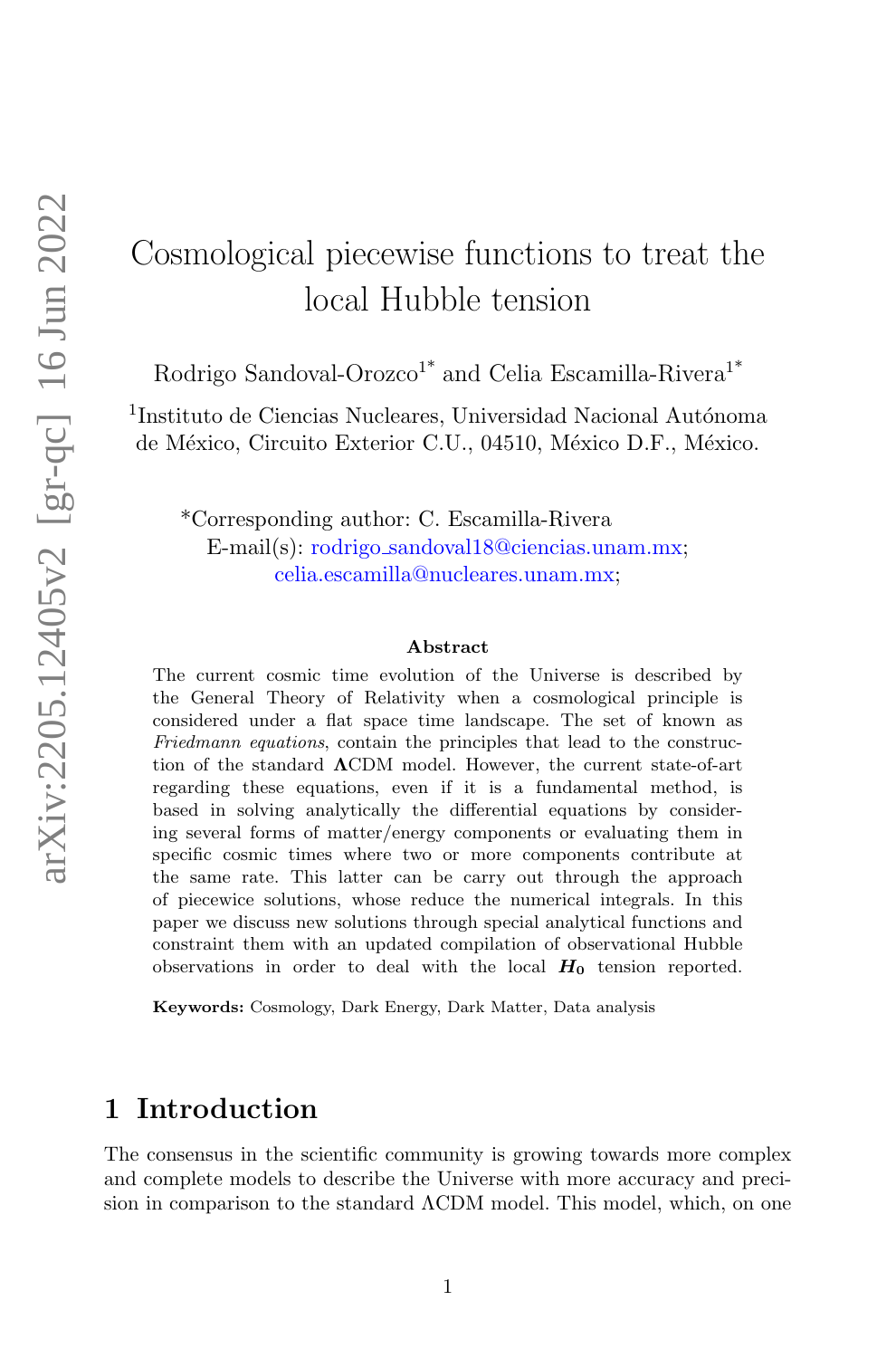hand is in good agreement with our current observations [\[1\]](#page-19-0) [\[2\]](#page-19-1), suffers with of issues that have grown even bigger after the recent tensions, e.g. regarding the  $H_0$  [\[3\]](#page-19-2) and  $S_8$  [\[4\]](#page-19-3) tensions. Using the improvement on the observations, the differences in the measurements of such parameters have been noticed by the early measurements from Planck Collaboration [\[1\]](#page-19-0) and late observations with supernovae Type Ia [\[5\]](#page-19-4), where a discrepancy between  $4\sigma$  and  $6\sigma$  [\[6\]](#page-20-0) is observed in the measures of  $H_0$ . In addition, the measurements of the rate of the growth of the matter structure have also problems [\[4\]](#page-19-3) that lead us to  $3\sigma$  in the uncertainties. In this context, our approach to these problems is to improve the way to solve the evolution equations that describe the epochs of the universe.

The current state of cosmology focuses in study the overall dynamics of the system that is our universe using Friedmann equations. However, the solutions to these equations are still derived in a less than straightforward manner. It is common in the literature (see e.g.  $[8-10]$  $[8-10]$ ) that the solutions are presented in a piecewise form by joining the separated solutions obtained via individual components of the fluids alone. This solution is correct in epochs where the selected fluid is dominant over the others, e.g at early times, the radiation (or relativistic matter) dominates, while at late times the nonrelativistic matter (including dark matter) dominates the fluid density of the Universe. In that direction, Galanti and Roncadelli [\[11\]](#page-20-3) offer another kind of solution: proposing a form of solving the differential equations using two different components at the same cosmic time. By doing this, the necessity is harder in a mathematical way, but suffers from physical justifications on the energy conditions of such fluids. In this line of thought it is important to mention that piecewise form solutions have been develop as a tool to classify the dynamics of inhomogeneous spherically symmetric universes [\[12\]](#page-20-4). In order to correct such conditions and derive new cosmological solutions, we present in this paper a more general way by including density curvature  $\Omega_k$  to this landscape. In this path, we obtain a possible solution using the Weierstrass elliptic function  $\wp$ -function [\[13\]](#page-20-5), which requires a strict mathematical construction but with physical motivations.

This paper is divided as follows: in Sec[.2](#page-1-0) we present the standard piecewise solutions for universes with three kinds of geometries, including radiation and matter components. In Sec[.3](#page-11-0) we present our Weierstrass elliptic solutions for the same epoch of the Universe described, and also we derive a general  $H(t)$ solution. In Sec[.4](#page-14-0) we perform a data analysis using an updated compilation of observational Hubble observations in order to constraints all the  $H(z)$  solutions obtained. Furthermore, we include a discussion of such results by comparing our  $H_0$  fitted values with the measurements derived by Planck Collaboration and through observations from HST of Cepheids  $[14]$ <sup>[1](#page-1-1)</sup>.

### <span id="page-1-0"></span>2 Piecewise cosmological solutions

The Friedmann-Lemaître-Robertson-Walker (FLRW) metric is one of the exact solutions for Einstein's field equations. This metric has the characteristic of

<span id="page-1-1"></span><sup>&</sup>lt;sup>1</sup>We refer to this  $H_0$  prior as Riess et al [\[14\]](#page-20-6).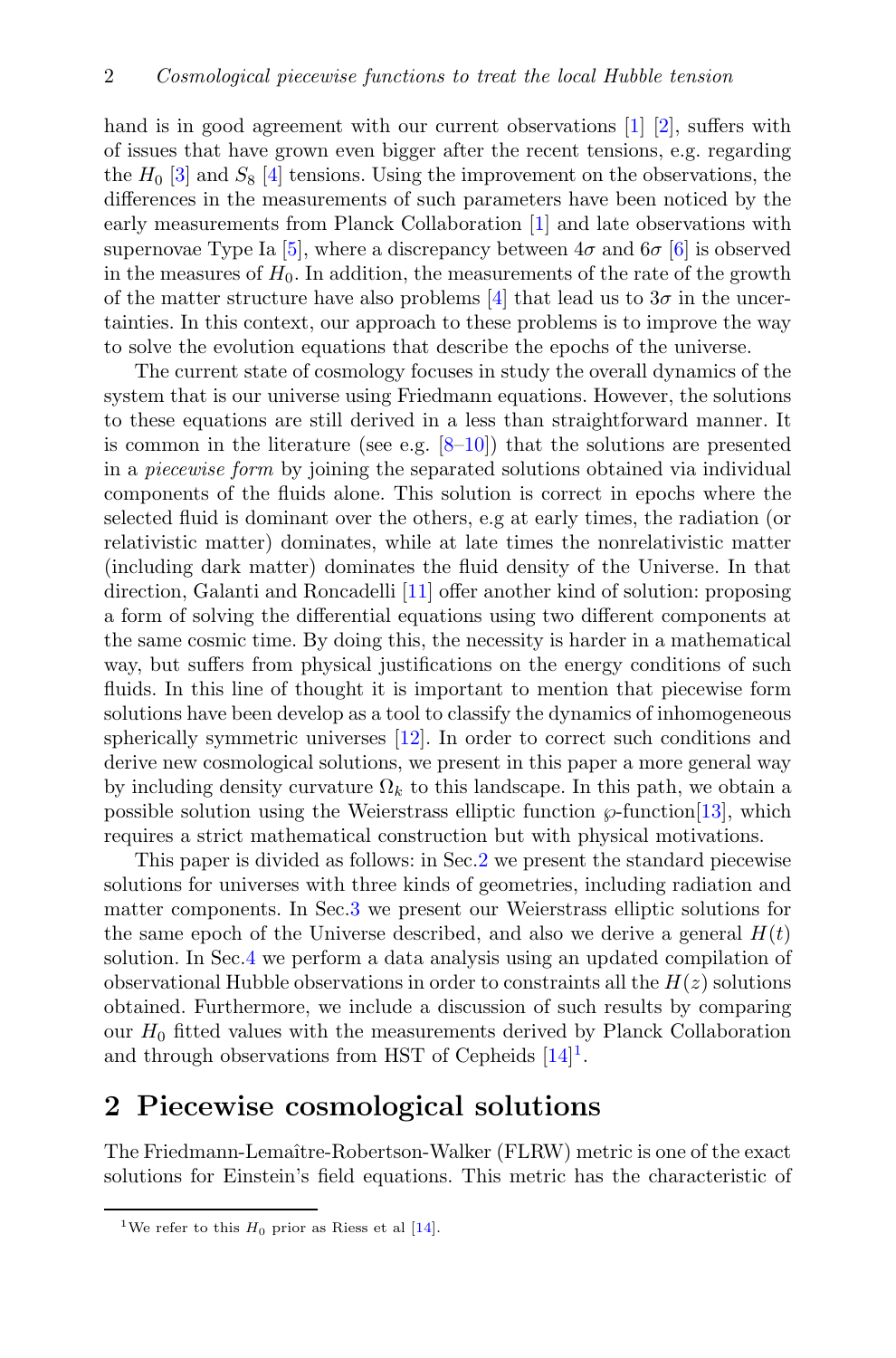being homogeneous and isotropic, describing a universe with the following evolution equation

<span id="page-2-0"></span>
$$
\left(\frac{\dot{a}}{a}\right) = \frac{8\pi G}{3c^2}\varepsilon(t) - \frac{kc^2}{R_0^2 a^2},\tag{1}
$$

where essentially,  $a(t)$  is the scale factor, G is the gravitational constant and c the speed of light. The dot indicate derivatives with respect of the cosmic time. In this equation,  $R_0^2$  denotes the scale factor at current time  $t_0$  and k is the curvature constant. The usual form of Friedmann equations take place when we substitute  $\varepsilon(t)$  with their analytic expression, in this case that expression is given by

<span id="page-2-1"></span>
$$
\varepsilon(t) = \frac{3c^2 H_0^2}{8\pi G} \left( \frac{\Omega_{R,0}}{a^4} + \frac{\Omega_{M,0}}{a^3} + \Omega_{\Lambda} \right). \tag{2}
$$

Using this expression in Eq.[\(1\)](#page-2-0) for a flat universe  $k = 0$  we arrive to

<span id="page-2-3"></span>
$$
\left(\frac{\dot{a}}{a}\right)^2 = H_0^2 \left(\frac{\Omega_{R,0}}{a^4} + \frac{\Omega_{M,0}}{a^3} + \Omega_\Lambda\right),\tag{3}
$$

where,  $\Omega_i$  denotes the critical densities for each i components, e.g.  $i = M$ standard matter and  $i = R$  for radiation. Using [\(2\)](#page-2-1) we can obtain the scale factor when radiation and matter components contribute at same rate given by

$$
a_{RM} = a(t_{RM}) = \frac{\Omega_{R,0}}{\Omega_{M,0}},\tag{4}
$$

where subindexes  $RM$  denotes this equal rate. For standard matter, including dark matter, and dark energy we have the expression for the equivalence denoted by the subindexes  $M\Lambda$  as

$$
a_{M\Lambda} = a(t_{M\Lambda}) = \left(\frac{\Omega_{M,0}}{\Omega_{\Lambda}}\right)^{1/3}.\tag{5}
$$

Using separately the epochs of radiation, matter and dark energy, the usual way to proceed is to consider the solutions according to the time dependence for each epoch as follows:

<span id="page-2-2"></span>
$$
a_{pw}(t) = \begin{cases} K_R t^{1/2} & t \le \tilde{t}_{RM}, \\ K_M t^{2/3} & \tilde{t}_{RM} \le t \le \tilde{t}_{M\Lambda}, \\ K_{\Lambda} \exp\left(\Omega_{\Lambda} H_0 t\right) & t > \tilde{t}_{M\Lambda}, \end{cases}
$$
(6)

where

$$
K_R = \left(\frac{\Omega_{R,0}}{\Omega_{\Lambda}}\right)^{1/4} \left[H_0 t_0 + \frac{1}{3} \Omega_{\Lambda}^{-1/2} \ln\left(\frac{\Omega_{M,0}}{\Omega_{\Lambda}}\right)\right]^{-1/2} H_0^{1/2},\tag{7}
$$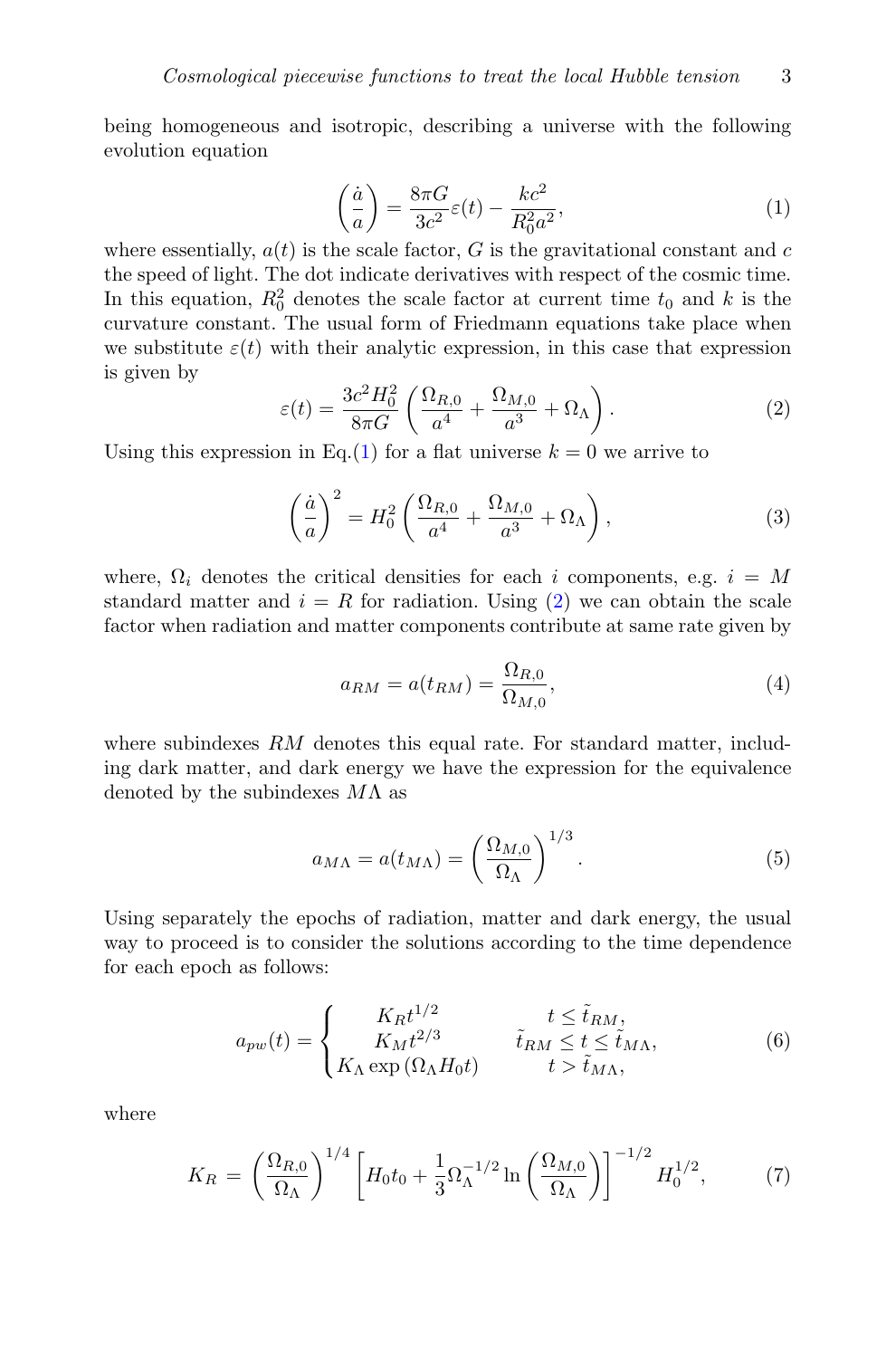

<span id="page-3-1"></span>Fig. 1 Evolution of the piecewise solution compared to the numerical integration of [\(10\)](#page-3-0) with Benchmark values  $[11]$ . The orange curve is the first solution of  $(6)$ , where the radiation component dominates. The green curve represents the second solution where matter component dominates and finally, the blue curve represents the late solution where the universe is dominated by a cosmological constant.

$$
K_M = \left(\frac{\Omega_{M,0}}{\Omega_{\Lambda}}\right)^{1/3} \left[H_0 t_0 + \frac{1}{3} \Omega_{\Lambda}^{-2/3} \ln \left(\frac{\Omega_{M,0}}{\Omega_{\Lambda}}\right)\right]^{-2/3} H_0^{2/3},\tag{8}
$$

$$
K_{\Lambda} = \exp\left(-\Omega_{\Lambda}^{1/2}H_0t_0\right). \tag{9}
$$

These expressions are obtained if we guarantee the continuity of the function  $a(t)$  at times  $t_{RM}$  and  $t_{M\Lambda}$ , which indicate the equivalence times between the components.

Additionally, rewriting Eq. [\(3\)](#page-2-3) in terms of  $H(t)$  we can obtain

<span id="page-3-0"></span>
$$
H_0 t = \int\limits_0^{\tilde{a}} \left( \frac{\Omega_{R,0}}{a^2} + \frac{\Omega_{M,0}}{\tilde{a}} + \Omega_{\Lambda} \tilde{a}^2 \right)^{-\frac{1}{2}} d\tilde{a},\tag{10}
$$

which allows to express the time t as function of  $a(t)$ . This expression is useful to perform numerical integration over the cosmic time of interest. To obtain our numerical solution, we start by considering a vanilla model which denotes different components of the universe.

In [\[11\]](#page-20-3) was used the Benchmark model as a vanilla model. In order to compare our results, we will employ the same fitted values:  $\Omega_{R,0} = 8.45 \times 10^{-5}$ ,  $\Omega_{M,0} = 0.3$  and  $\Omega_{\Lambda} = 0.70$ . Also, we consider a set of realistic priors from Planck [\[1\]](#page-19-0):  $\Omega_{\Lambda} = 0.679, \ \Omega_{M,0} = 0.321, \ \Omega_{k} = -0.056 \text{ and } \Omega_{R,0} = 1 - \Omega_{\Lambda}$  $\Omega_{M,0} - \Omega_k$ . The evolution of both analyses are given in Figure [1.](#page-3-1)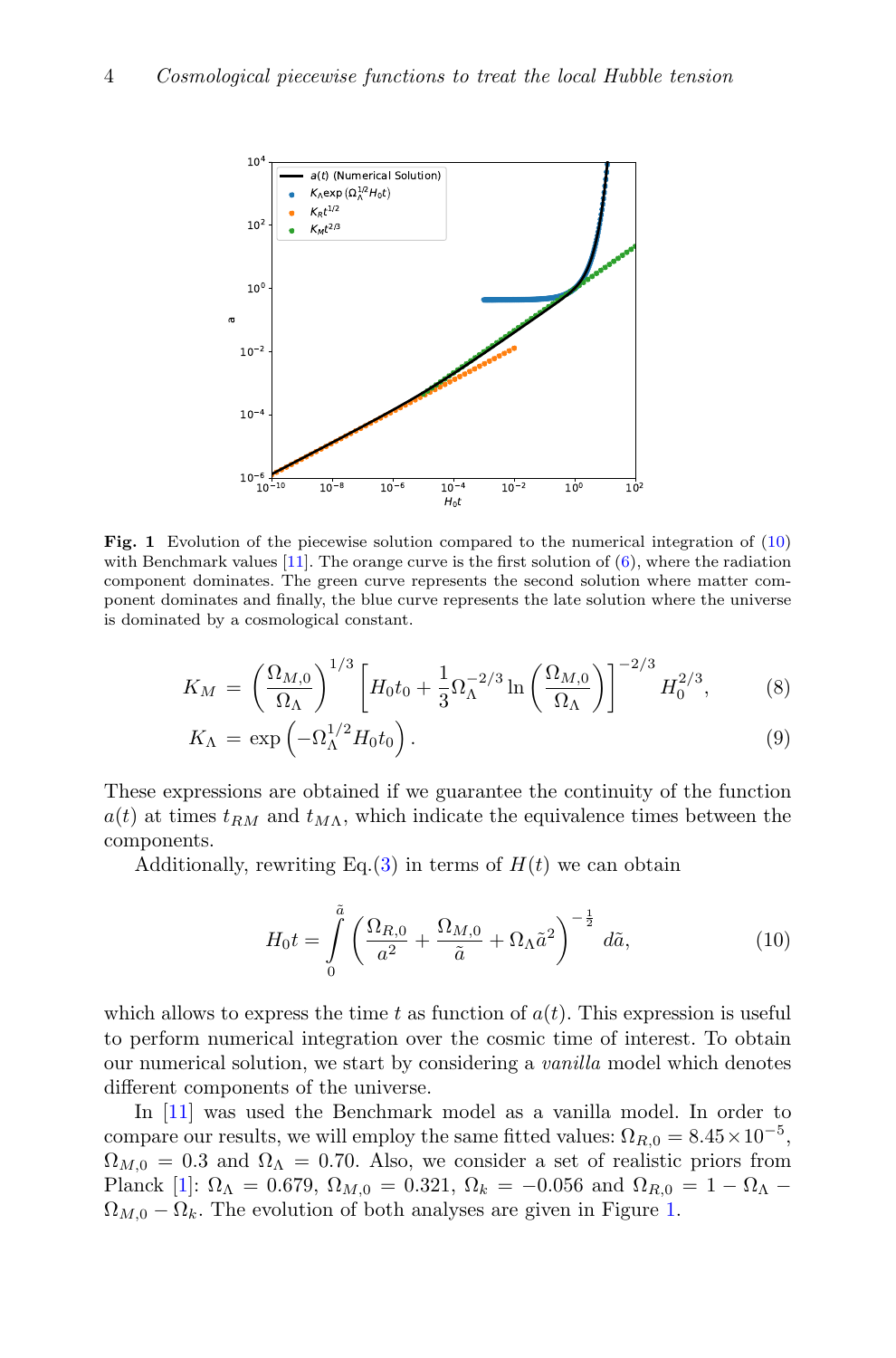To study the evolution of [\(10\)](#page-3-0) we can calculate the piecewise  $H_{pw}(t)$ function using  $a_{\text{nu}}(t)$  form given in [\(6\)](#page-2-2). After straightforward calculation we obtain

$$
\dot{a}_{pw}(t) = \begin{cases} \frac{1}{2} \left( \frac{\Omega_{R,0}}{\Omega_{\Lambda}} \right)^{1/4} \left[ H_0 t_0 + \frac{1}{3} \Omega_{\Lambda}^{-1/2} \ln \left( \frac{\Omega_{M,0}}{\Omega_{\Lambda}} \right) \right]^{-1/2} H_0^{1/2} t^{-1/2} & t \le \tilde{t}_{RM}, \\ \frac{2}{3} \left( \frac{\Omega_{M,0}}{\Omega_{\Lambda}} \right)^{1/3} \left[ H_0 t_0 + \frac{1}{3} \Omega_{\Lambda}^{-2/3} \ln \left( \frac{\Omega_{M,0}}{\Omega_{\Lambda}} \right) \right]^{-2/3} H_0^{2/3} t^{-1/3} & \tilde{t}_{RM} \le t \le \tilde{t}_{M\Lambda}, \\ K_{\Lambda} \Omega_{\Lambda} H_0 \exp \left( \Omega_{\Lambda} H_0 t \right) & t > \tilde{t}_{M\Lambda}, \end{cases}
$$
\n(11)

and therefore, we can express the Hubble parameter piecewise as

$$
H_{pw}(t) = \begin{cases} \frac{1}{2t} & t \leq \tilde{t}_{RM},\\ \frac{2}{3t} & \tilde{t}_{RM} \leq t \leq \tilde{t}_{M\Lambda},\\ \Omega_{\Lambda}H_0 & t > \tilde{t}_{M\Lambda}. \end{cases}
$$
(12)

Notice that we obtained a form of piecewise solution for Hubble parameter, which can be measure. We are going to discuss this aspect in the next two models.

#### 2.1 Model I: Without curvature

In [\[11\]](#page-20-3) it was described the process to obtain a solution mixing the matter components of the universe. In comparison to this way to proceed, in here we propose to deal with our piecewise solutions by integrating them in two parts:  $(i)$  up to the matter-radiation dominated universe, and  $(ii)$  up to the matterdark energy dominated universe; proposing a time  $t_s$  between  $t_{RM}$  and  $t_{M\Lambda}$ . Also, we divided the epochs so  $t \leq t_s$  implies matter/radiation domination and, for  $t > t_s$  solely matter/dark energy domination:

$$
H_0 t = \begin{cases} \n\int_0^{a(t)} d\tilde{a} \left( \frac{\Omega_{R,0}}{\tilde{a}^2} + \frac{\Omega_{M,0}}{\tilde{a}} \right)^{-1/2} a \le a_s, \\
H_0 t_s + \int_{a_s}^{a(t)} d\tilde{a} \left( \frac{\Omega_{M,0}}{\tilde{a}} + \Omega_{\Lambda} \tilde{a}^2 \right)^{-1/2} a > a_s,\n\end{cases}
$$
\n(13)

These integrals yield the following expressions:

<span id="page-4-0"></span>
$$
H_0 t = \begin{cases} \frac{2}{3\Omega_{M,0}^2} \left[ \left( \Omega_{M,0} a - 2\Omega_{R,0} \right) \left( \Omega_{M,0} a + \Omega_{R,0} \right)^{1/2} + 2\Omega_{R,0}^{3/2} \right], \\ H_0 t_s + \frac{2}{3\Omega_{\Lambda}^{1/2}} \ln \left[ \frac{\Omega_{\Lambda} a^{3/2} + \Omega_{\Lambda}^{1/2} \left( \Omega_{M,0} + \Omega_{\Lambda} a^3 \right)}{\Omega_{\Lambda} a_s^{3/2} + \Omega_{\Lambda}^{1/2} \left( \Omega_{M,0} + \Omega_{\Lambda} a_s^3 \right)^{1/2}} \right]. \end{cases} \tag{14}
$$

The goal is to express them as a function of  $a(t)$ . Here, we can introduce an intermediate step, to see that the integral in question is calculated in the right way. We can plot this solution and compare with the numerical integration. This result is presented in Figure [2.](#page-5-0) As it is shown, the numerical integration and the split up analytical solution are consistent with each other.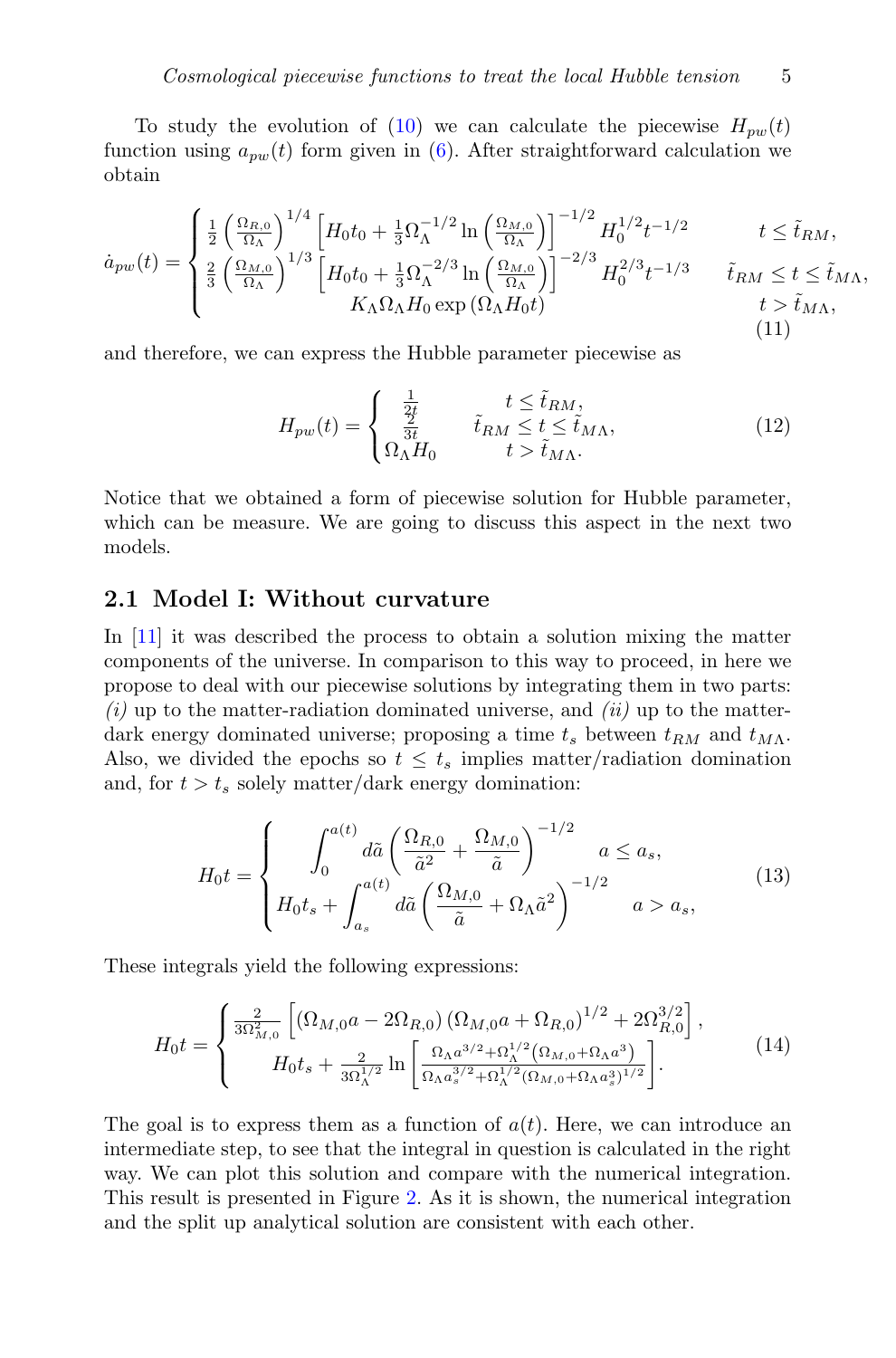

<span id="page-5-0"></span>Fig. 2 Behaviour of the solution obtained from Eq.[\(14\)](#page-4-0) and the numerical integration. Notice that both are indistinguishable.

According to the latter, the  $a(t)$  functions for this case are given by

<span id="page-5-1"></span>
$$
a(t) = \begin{cases} \n\frac{\Omega_{R,0}}{\Omega_{M,0}} \left\{ 1 - 2 \sin\left[\frac{1}{3}\arcsin\left(X(t)\right)\right] \right\} & 0 \le t \le t_*,\\ \n\frac{\Omega_{R,0}}{\Omega_{M,0}} \left\{ 1 + 2 \cos\left[\frac{1}{3}\arccos\left(X(t)\right)\right] \right\} & t_* < t \le t_s,\\ \n\left\{ a_s^{3/2} \cosh\left[\frac{3}{2}\Omega_{\Lambda}^{1/2}H_0(t - t_s)\right] + \left(a_s^3 + \frac{\Omega_{M,0}}{\Omega_{\Lambda}}\right)^{1/2} \sinh\left[\frac{3}{2}\Omega_{\Lambda}^{1/2}H_0(t - t_s)\right] \right\}^{2/3},\\ \nt > t_s, \n\end{cases}
$$
\n(15)

where  $X(t) = 1 - 3 \frac{\Omega_{M,0}^2}{\Omega_{R,0}^{3/2}} H_0 t + \frac{9}{8}$  $\frac{\Omega^{4}_{M,0}}{\Omega^{3}_{R,0}} H^{2}_{0} t^{2}.$ 

The next step is to express  $a(t)$  to obtain a complete analytical solution to the system. This process described in [\[11\]](#page-20-3) is not trivial due that it requires different algebra and calculus steps to reach the full exact solution that is shown in Eq.[\(15\)](#page-5-1). At the time  $t_* = 4\Omega_{R,0}^{3/2}/(3\Omega_{M,0}^2H_0)$  we can obtain a function of the scale factor whose dependence guarantee the continuity of the solution in all the desired observational interval.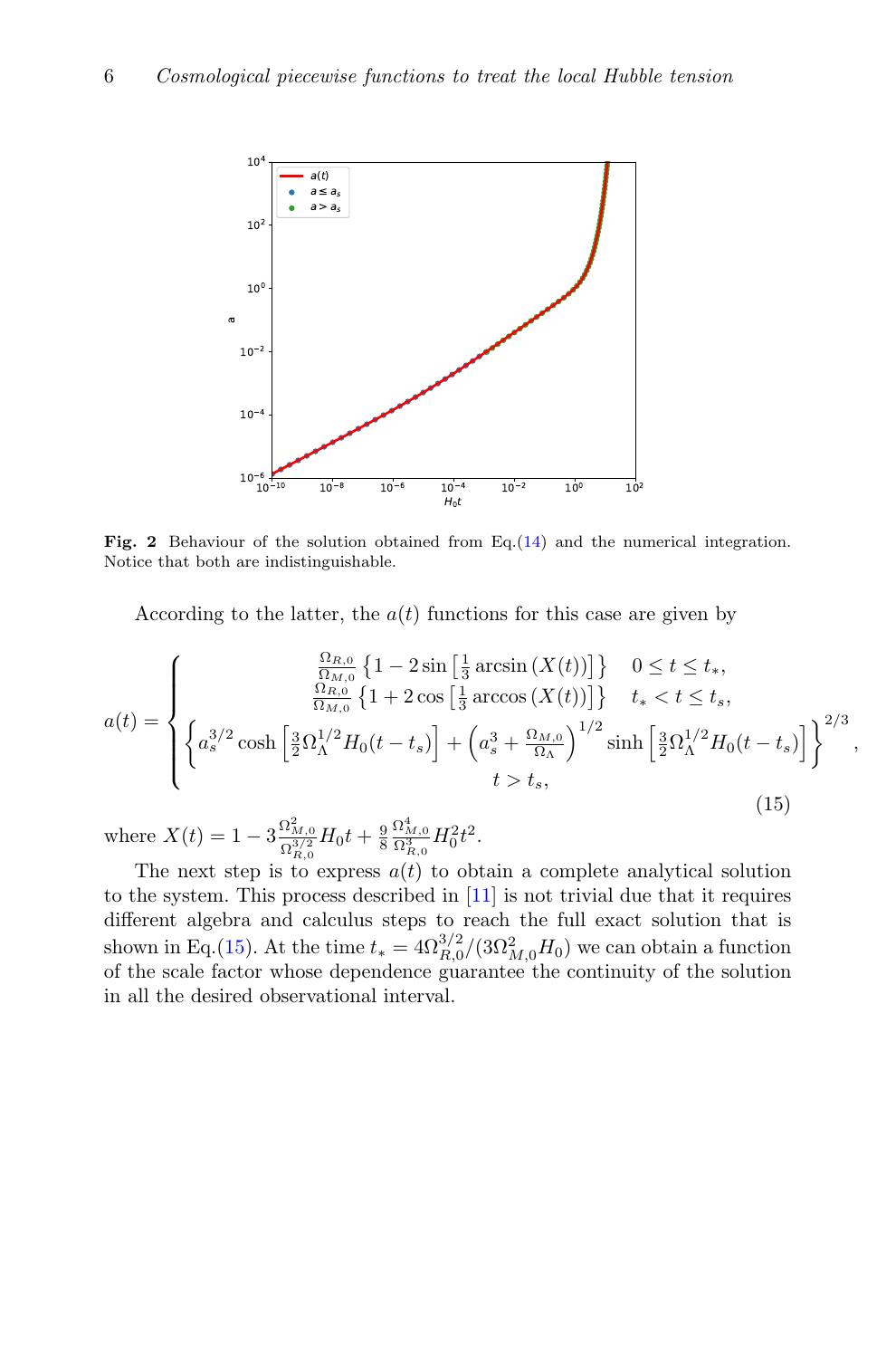

<span id="page-6-0"></span>Fig. 3 Behaviour of the full analytic solutions and the numerical integration of [\(15\)](#page-5-1). The green, blue and orange curves are the solutions presented in Eq.[\(15\)](#page-5-1) for radiation-matter mixed dominated, the matter-radiation late solution and the late solution mixing matter and cosmological constant, respectively.

Using the relation  $H = \dot{a}/a$  we can explore the cosmological properties of the obtained solutions. First, we can obtain the first derivatives  $\dot{a}(t)$  as:

$$
\dot{a}(t) = \begin{cases}\n\frac{2\Omega_{R,0}}{3\Omega_{M,0}} \left( \frac{\cos\left[\frac{1}{3}\arcsin(X(t))\right] \dot{X}(t)}{\sqrt{1 - X^2(t)}} \right) & 0 \le t \le t_*, \\
\frac{2\Omega_{R,0}}{3\Omega_{M,0}} \left( \frac{\sin\left[\frac{1}{3}\arccos(X(t))\right] \dot{X}(t)}{\sqrt{1 - X^2(t)}} \right) & t_* < t \le t_*, \\
\frac{\Omega_{\Lambda}^{1/2} H_0 \left( a_s^{3/2} \sinh\left[\frac{3}{2}\Omega_{\Lambda}^{1/2} H_0(t - t_s)\right] + \left( a_s^3 + \frac{\Omega_{M,0}}{\Omega_{\Lambda}} \right)^{1/2} \cosh\left[\frac{3}{2}\Omega_{\Lambda}^{1/2} H_0(t - t_s)\right] \right)}{\left( a_s^{3/2} \cosh\left[\frac{3}{2}\Omega_{\Lambda}^{1/2} H_0(t - t_s)\right] + \left( a_s^3 + \frac{\Omega_{M,0}}{\Omega_{\Lambda}} \right)^{1/2} \sinh\left[\frac{3}{2}\Omega_{\Lambda}^{1/2} H_0(t - t_s)\right] \right)^{1/3}} & t > t_s,\n\end{cases}
$$
\n(16)

where  $\dot{X}(t) = -3 \frac{\Omega_{M,0}^2}{\Omega_{R,0}^{3/2}} H_0 + \frac{9}{4}$  $\frac{\Omega_{M,0}^{4}}{\Omega_{R,0}^{3}}H_{0}^{2}t$ . So, the Hubble factor can be seen as

$$
H(t) = \begin{cases} \frac{2\dot{X}(t)}{3\sqrt{1-X^2(t)}} \frac{\sin[\frac{1}{3}\arccos(X(t))]}{1-2\sin[\frac{1}{3}\arcsin(X(t))]} & 0 \le t \le t_*,\\ \frac{2\dot{X}(t)}{3\sqrt{1-X^2(t)}} \frac{\cos[\frac{1}{3}\arcsin(X(t))]}{1+2\cos[\frac{1}{3}\arccos(X(t))]} & t_* < t \le t_s,\\ \Omega_{\Lambda}^{1/2} H_0 \frac{a_s^{3/2}\sinh[\frac{3}{2}\Omega_{\Lambda}^{1/2}H_0(t-t_s)] + (a_s^3 + \frac{\Omega_{M,0}}{\Omega_{\Lambda}})^{1/2}\cosh[\frac{3}{2}\Omega_{\Lambda}^{1/2}H_0(t-t_s)]}{a_s^{3/2}\cosh[\frac{3}{2}\Omega_{\Lambda}^{1/2}H_0(t-t_s)] + (a_s^3 + \frac{\Omega_{M,0}}{\Omega_{\Lambda}})^{1/2}\sinh[\frac{3}{2}\Omega_{\Lambda}^{1/2}H_0(t-t_s)]} & t > t_s. \end{cases}
$$
(17)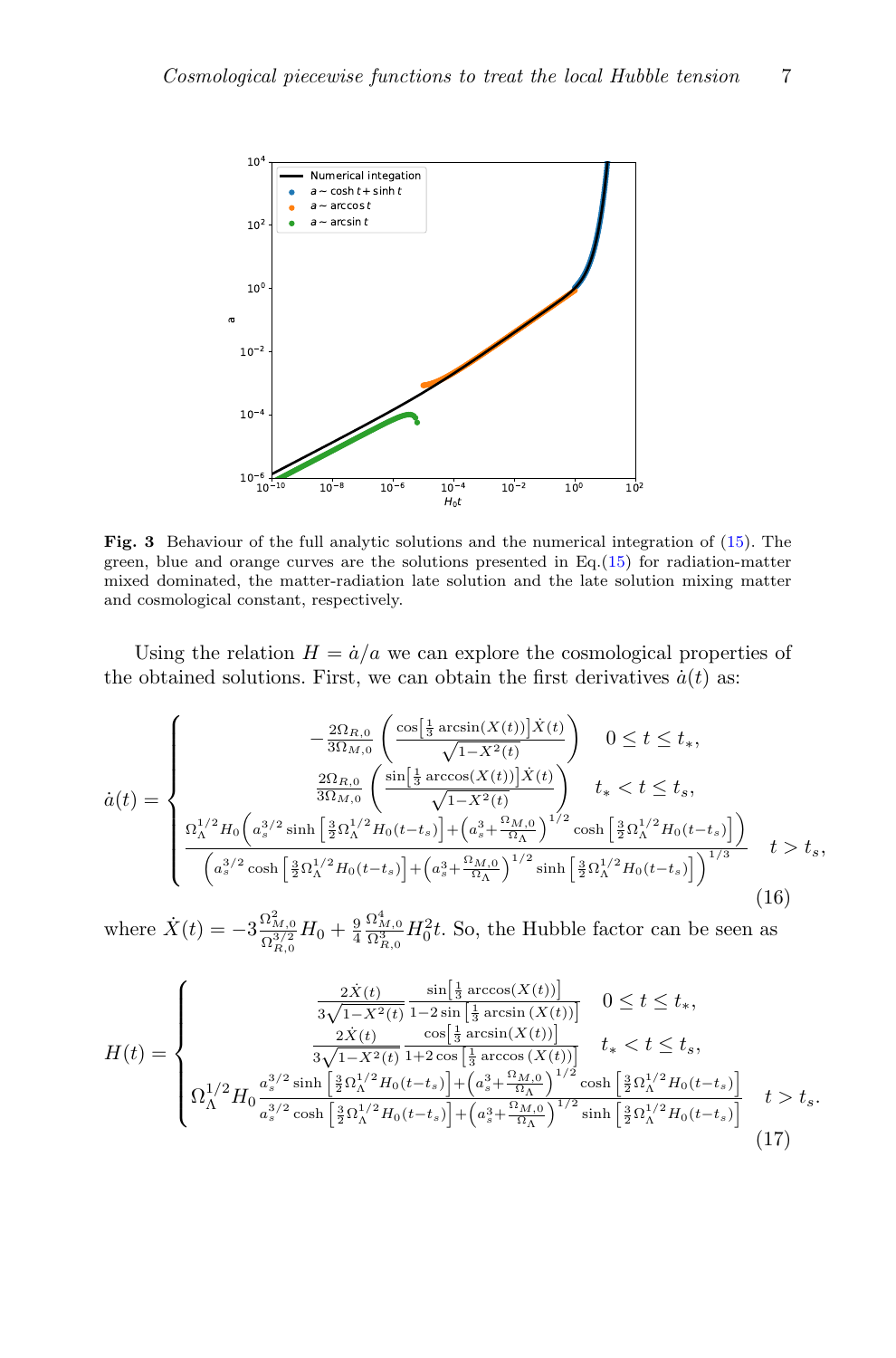### 2.2 Model II: With curvature

In follow we present a generalization of the calculations already developed. As we notice in the previous subsection, the first approximation to solve the Friedmann equation analytically is to split the integral and assume a flat universe. The approach next consider, generalise this aspect. Eq. [\(10\)](#page-3-0) can be expressed with a new density for the curvature as

<span id="page-7-1"></span>
$$
H_0 t = \int\limits_0^{\tilde{a}} \left( \frac{\Omega_{R,0}}{\tilde{a}^2} + \frac{\Omega_{M,0}}{\tilde{a}} + \Omega_k + \Omega_\Lambda \tilde{a}^2 \right)^{-\frac{1}{2}} d\tilde{a}.
$$
 (18)

A way to solve this equation is to split up the integral in a matter-radiation and matter-dark energy dominated universe

$$
H_0 t = \begin{cases} \int_0^{a(t)} d\tilde{a} \left( \frac{\Omega_{R,0}}{\tilde{a}^2} + \frac{\Omega_{M,0}}{\tilde{a}} + \Omega_k \right)^{-1/2} & a \le a_{RM}, \\ H_0 t_s + \int_{a_s}^{a(t)} d\tilde{a} \left( \frac{\Omega_{M,0}}{\tilde{a}} + \Omega_\Lambda \tilde{a}^2 + \Omega_k \right)^{-1/2} & a > a_s. \end{cases}
$$
(19)

We assume this by using the evolution of the critical density parameters to see how they evolve and to study how different components dominate in different epochs.



<span id="page-7-0"></span>Fig. 4 Evolution of the critical density parameters in terms of a. The dashed and dasheddotted lines are radiation-matter equivalence time and matter-dark energy equivalence time, respectively. Here, the blue color line denotes the critical density matter parameter, the orange color line denotes the critical density radiation parameter and the green and red colors are cosmological constant and curvature, respectively.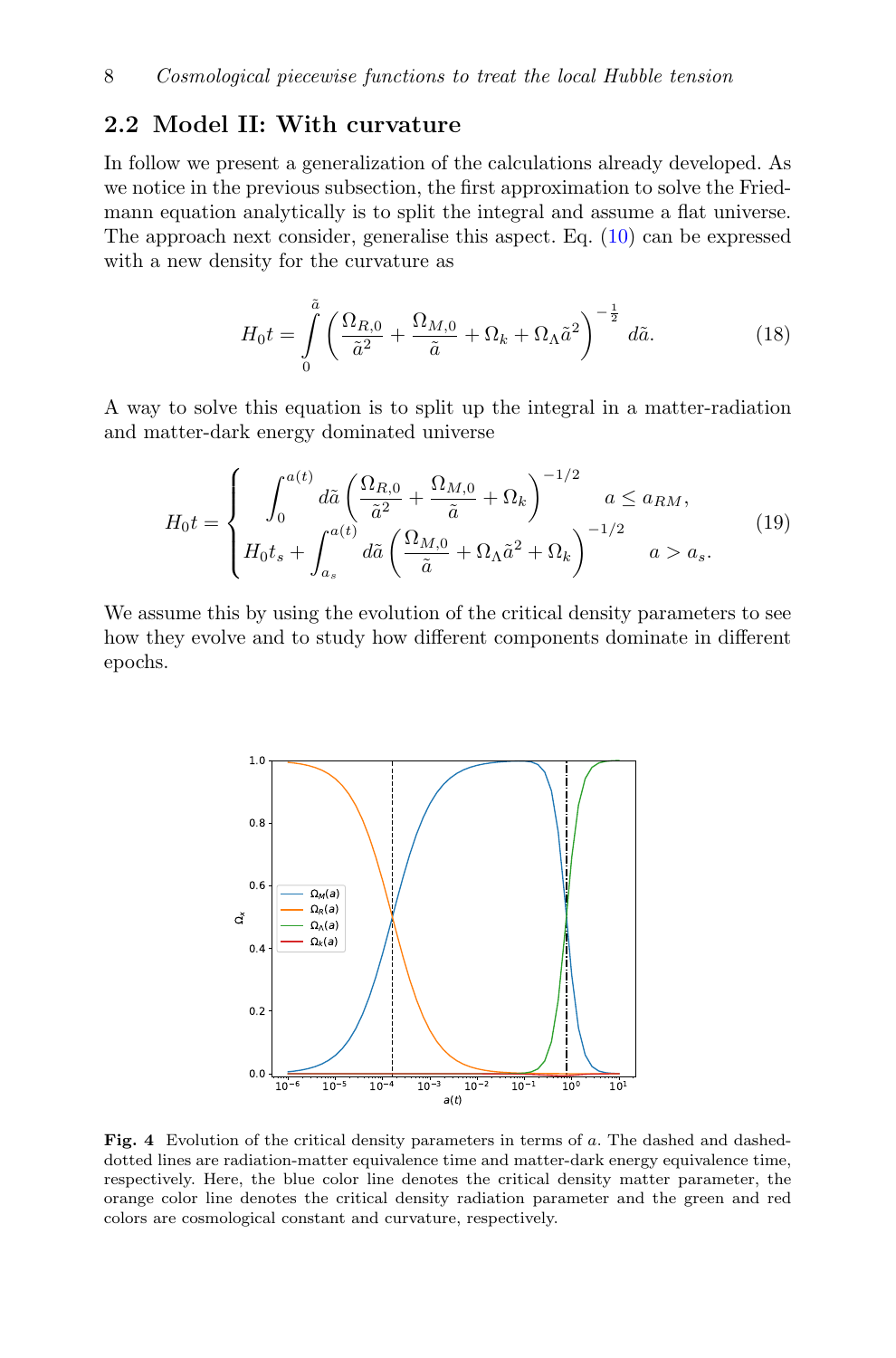Figure [4](#page-7-0) confirms what we already described: the universe has an epoch of radiation domination, afterwards a matter domination epoch and latter on describes a domination of dark energy. This is the reason why we can split the integrals as a piecewise solution. The first integration can be done with common calculus techniques. The result is given by

$$
H_0 t = \frac{2\sqrt{|\Omega_k|} \left(a^2 \Omega_k + a \Omega_{M,0} + \Omega_{R,0}\right)}{2a|\Omega_k|^{3/2} \sqrt{\frac{a \Omega_{M,0} + \Omega_{R,0}}{a^2} + \Omega_k}}
$$

$$
-\frac{\Omega_{M,0} \sqrt{a^2 \Omega_k + a \Omega_{M,0} + \Omega_{R,0}} \operatorname{arctanh}\left(\frac{2a \Omega_k + \Omega_{M,0}}{2\sqrt{|\Omega_k|} \sqrt{\Omega_{R,0} + a(\Omega_{M,0} + \Omega_k a)}}\right)}{2a|\Omega_k|^{3/2} \sqrt{\frac{a \Omega_{M,0} + \Omega_{R,0}}{a^2} + \Omega_k}}.\tag{20}
$$

This equation can be transform into an easier version by transforming the trigonometric expression to an exponential one[2](#page-8-0) which can be expressed also in an easier form as:

<span id="page-8-1"></span>
$$
H_0 t = \frac{\sqrt{a^2 |\Omega_k| + a\Omega_{M,0} + \Omega_{R,0}}}{|\Omega_k|} - \frac{\Omega_{M,0}}{2|\Omega_k|^{3/2}} \ln \left( 2\sqrt{\frac{|\Omega_k| (a^2 |\Omega_k| + a\Omega_{M,0} + \Omega_{R,0})}{4|\Omega_k| \Omega_{R,0} - \Omega_{M,0}}} + \frac{2a|\Omega_k| + \Omega_{M,0}}{\sqrt{4\Omega_{R,0} |\Omega_k| - \Omega_{M,0}^2}} \right) . (21)
$$



<span id="page-8-2"></span>Fig. 5 Numerical integration of Eq.[\(21\)](#page-8-1). This is an intermediate step to study the behaviour of the solution using piecewise conditions.

<span id="page-8-0"></span><sup>&</sup>lt;sup>2</sup>This step is straightforward since we only used the identity 2arctanh $z = \ln(1 + z) - \ln(1 - z)$ .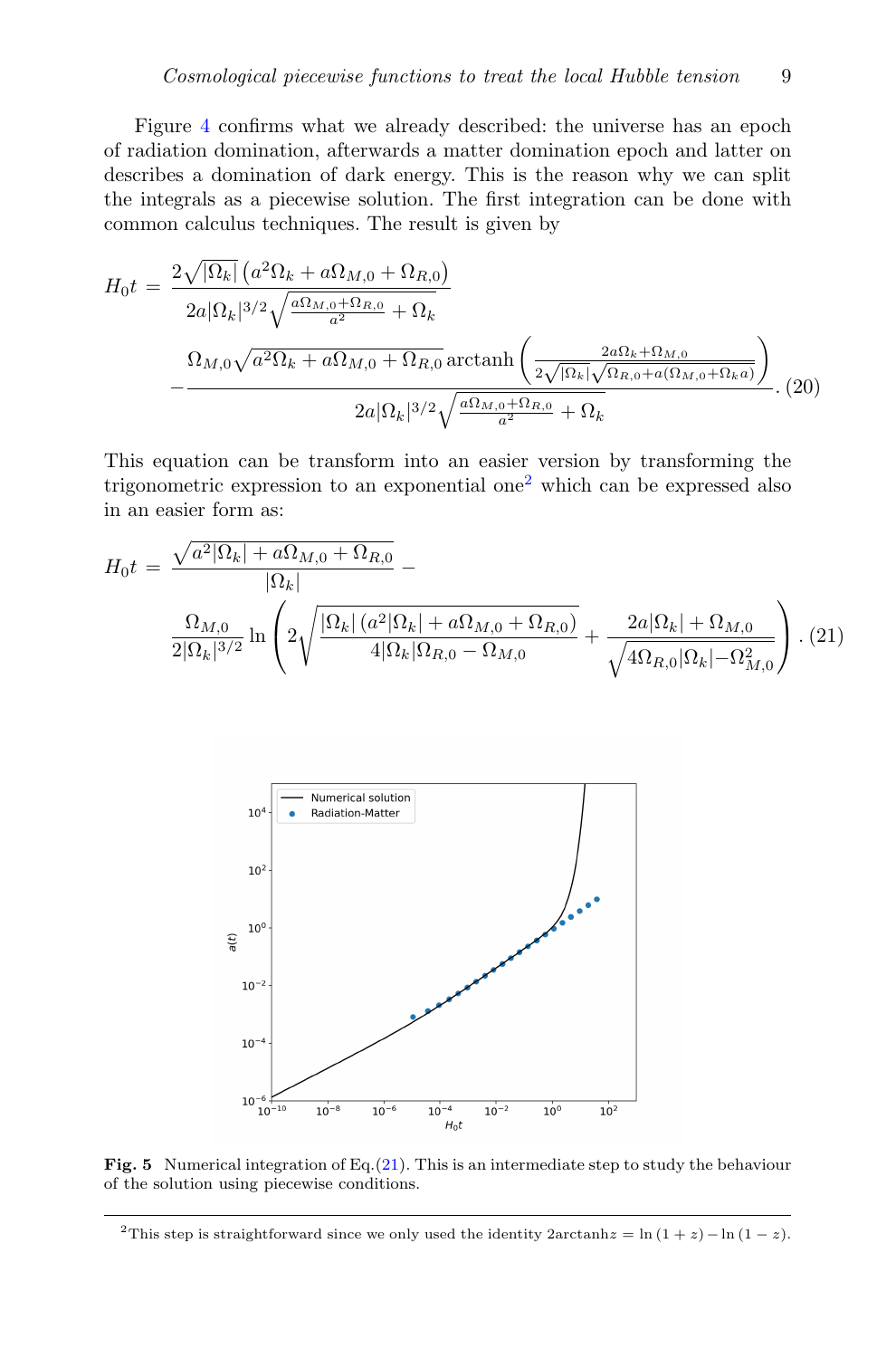As we can notice in Figure [5](#page-8-2) there is a problem regarding the integral at early times with that amount of components. This issue comes due the analytical reversal, since is not possible to obtain an explicit  $a(t)$  solution in this interval, at least analytical.

The second part of this integral represents a problem, because it does not have an analytic solution. The complete integral only have numerical solution by reducing it to an elliptic integral of the second kind. This kind of integral cannot be solved analytically. The only way to obtain a solution for the second  $H_0t$  expression is to separate the integral in a matter dominated epoch and a dark energy dominated epoch. For this purpose we have

$$
H_0 t = \begin{cases} H_0 t_{RM} + \int_{a_{RM}}^{a(t)} d\tilde{a} \left( \frac{\Omega_{M,0}}{\tilde{a}} + \Omega_k \right)^{-1/2}, & a_0 \ge a \ge a_{RM}, \\ H_0 t_0 + \int_{a_0}^{a(t)} d\tilde{a} \left( \Omega_{\Lambda} \tilde{a}^2 + \Omega_k \right)^{-1/2}, & a \ge a_0, \end{cases}
$$
(22)

where  $t_0$  is the time where dark energy and matter are contributing at the same rate. The solution to these integrals is possible to obtain with common techniques. Following

<span id="page-9-0"></span>
$$
H_0 t = \begin{cases} H_0 t_{RM} + \frac{a\sqrt{\Omega_k + \frac{\Omega_{M,0}}{a}} - a_{RM}\sqrt{\Omega_k + \frac{\Omega_{M,0}}{a_{RM}}} }{\Omega_k} + \\ \frac{\Omega_{M,0}}{|\Omega_k|^{3/2}} \left[ \operatorname{arctanh}\left(\sqrt{\frac{\Omega_k + \frac{\Omega_M}{a}}{|\Omega_k|}}\right) - \operatorname{arctanh}\left(\sqrt{\frac{\Omega_k + \frac{\Omega_M}{a_{RM}}} {|\Omega_k|}}\right) \right], & a_{RM} < a \le a_0, \\ H_0 t_0 + \frac{1}{\Omega_{\Lambda}^{1/2}} \ln\left(\frac{\sqrt{\frac{\Omega_{\Lambda}}{|\Omega_k|} a^2 + 1} + \sqrt{\frac{\Omega_{\Lambda}}{|\Omega_k|} a}}{\sqrt{\frac{\Omega_{\Lambda}}{|\Omega_k|} a_0^2 + 1} + \sqrt{\frac{\Omega_{\Lambda}}{|\Omega_k|} a_0}} \right), & a > a_0. \end{cases}
$$
(23)

Before expressing the analytical solutions, we can perform an intermediate step to compute the results of the different integrals. The comparison between the numerical integration is shown in Figure [6.](#page-10-0)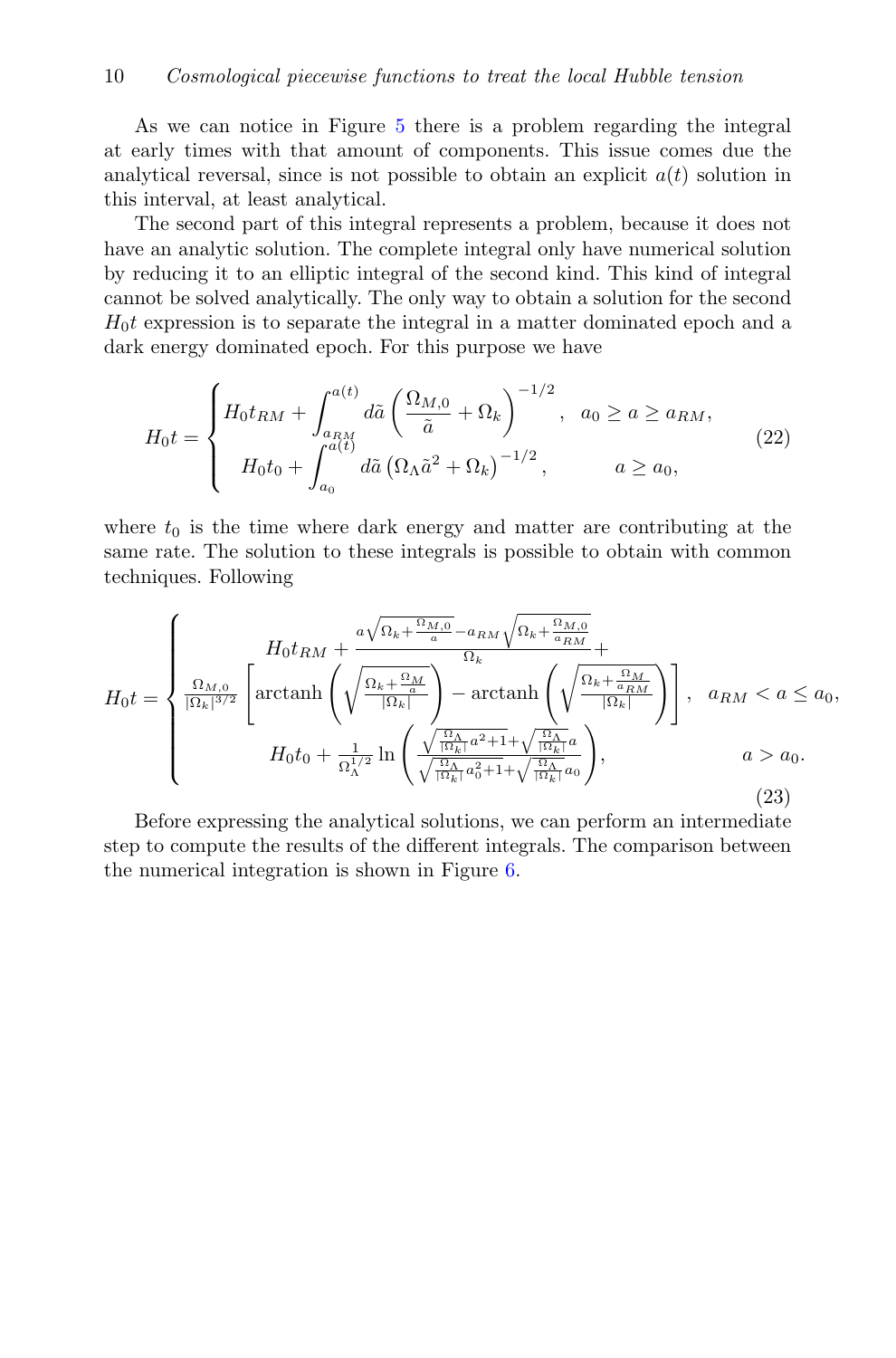

<span id="page-10-0"></span>Fig. 6 Comparison between numerical integration and the results of integrals for latter epochs of the universe. This process is plotted using Planck values [\[1\]](#page-19-0). The blue dots represent the late solution using curvature and a cosmological constant, while the orange dots represent the solution with matter and curvature.

Performing some algebra we can reach a direct analytic expression for a with direct dependence on t from Eq. $(23)$  as

$$
a(t) = \frac{e^{-F-G}\left(-1 + e^{2F+2G}\right)}{2\sqrt{\frac{\Omega_{\Lambda}}{|\Omega_{k}|}}} = \frac{\sinh\left(F+G\right)}{\sqrt{\frac{\Omega_{\Lambda}}{|\Omega_{k}|}}},\tag{24}
$$

where  $G = \ln \left( \sqrt{\frac{\Omega_{\Lambda}}{|\Omega_k|} a_0^2 + 1} + \sqrt{\frac{\Omega_{\Lambda}}{|\Omega_k|} a_0} \right)$  and  $F = \sqrt{\Omega_{\Lambda}} H_0(t - t_0)$ . This is one of the general solutions to Friedmann equation with curvature. In order to build an explicit function for  $a(t)$ , we need to consider some approximations for the expression with arctanh function up to first order and around  $a_{RM}$  in Eq. [\(23\)](#page-9-0)

$$
\operatorname{arctanh}\sqrt{\frac{\Omega_k + \frac{\Omega_{M,0}}{a}}{\Omega_k}} \cong \operatorname{arctanh}\sqrt{\frac{\Omega_k + \frac{\Omega_{M,0}}{a_{RM}}} {\Omega_k}} + \frac{\sqrt{\Omega_k}(a - a_{RM})\sqrt{\Omega_k + \frac{\Omega_{M,0}}{a_{RM}}} }{2\left(\Omega_k a_{RM} + \Omega_{M,0}\right)} + \dots
$$
\n(25)

and using this, we obtain

$$
D(t) = a\sqrt{\Omega_k + \frac{\Omega_{M,0}}{a}} + a\frac{\Omega_{M,0}}{2(\Omega_k a_{RM} + \Omega_{M,0})}\sqrt{\Omega_k + \frac{\Omega_{M,0}}{a_{RM}}},\qquad(26)
$$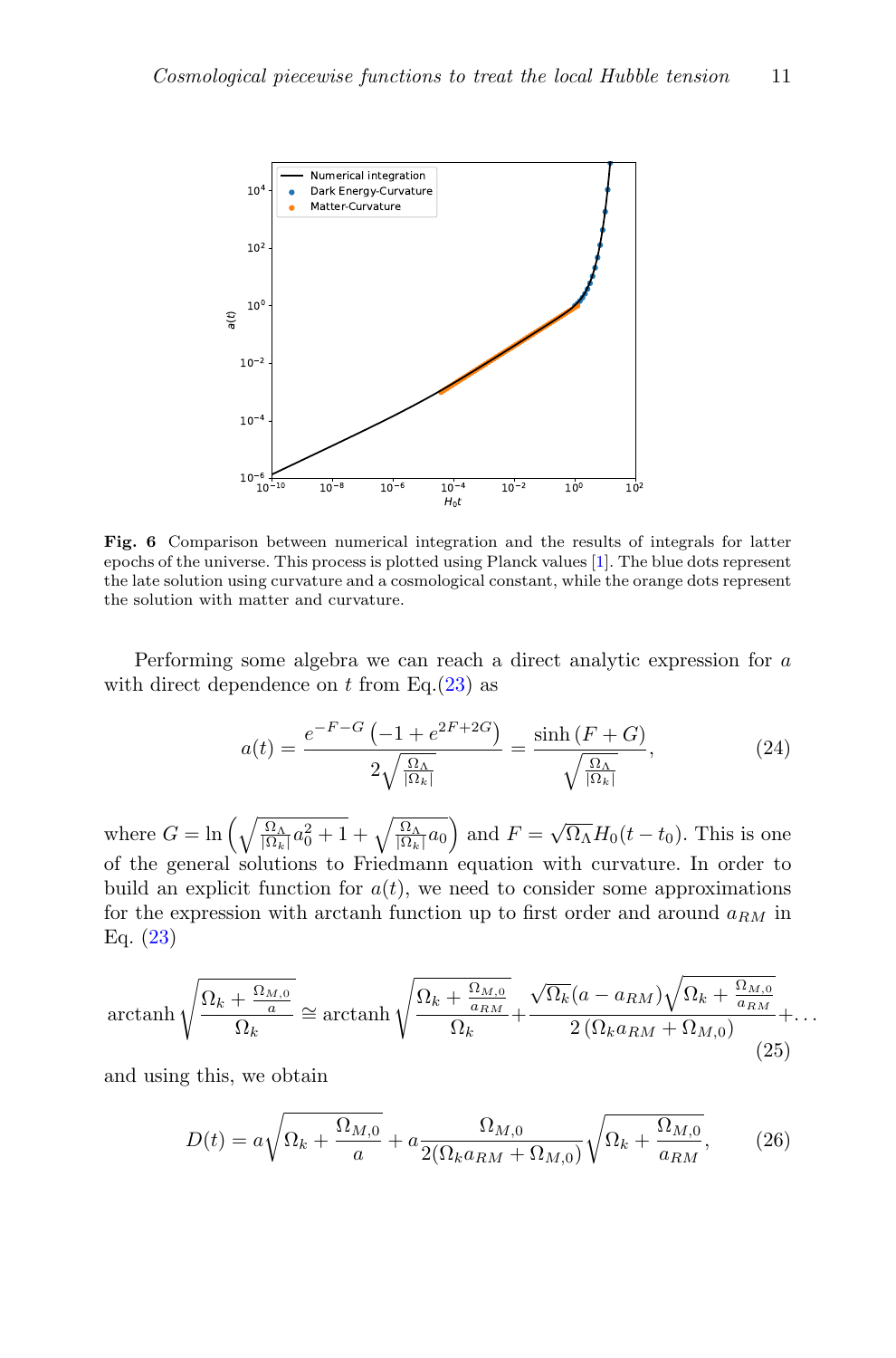by using

$$
D(t) = H_0(t - t_{RM}) + \left(1 + \frac{\Omega_{M,0}}{2(\Omega_k a_{RM} + \Omega_{M,0})}\right) a_{RM} \sqrt{\Omega_k + \frac{\Omega_{M,0}}{a_{RM}}}.
$$
 (27)

The third order polynomial has three solutions: two complex and one real. By considering

$$
\beta := \frac{\Omega_{M,0}}{2(\Omega_k a_{RM} + \Omega_{M,0})} \sqrt{\Omega_k + \frac{\Omega_{M,0}}{a_{RM}}},\tag{28}
$$

we obtain an easy relation of second grade for  $a(t)$  as

$$
(D(t) - \beta a)^2 = a^2 \Omega_k + a \Omega_{M,0} \Rightarrow
$$
  

$$
(\beta^2 - \Omega_k) a^2 - (2\beta D(t) + \Omega_{M,0})a + D^2(t) = 0.
$$
 (29)

This solution has one physically possible solution:  $a(t) > 0$  for  $t > 0$  given by

$$
a(t) = \frac{\sqrt{4D^2(t)(\Omega_k - \beta) + (2\beta D^2(t) + \Omega_{M,0})^2} - 2\beta D(t) - \Omega_{M,0}}{2(\Omega_k - \beta)}.
$$
 (30)

We have already two analytic expressions for the scale factor in terms of the cosmic time. Again, for this solution we obtain an expression for the Hubble parameter

$$
\dot{a}(t) = \frac{\left(\beta + \frac{\Omega_k + (\Omega_{M,0} - 1)\beta + 2\beta^2 D(t)}{\sqrt{4(\Omega_k - \beta)D(t) + (\Omega_{M,0} + 2\beta D(t))^2}}\right)H_0}{\Omega_k - \beta}.
$$
(31)

For the complete analytic solutions we can obtain an expression for  $H(t)$  to explore the behaviour for the Hubble parameter

$$
H(t) = \frac{\dot{a}}{a} = \begin{cases} \frac{H_0\left(\sqrt{4(\Omega_k - \beta)D(t) + (\Omega_{M,0} + 2\beta D(t))^2} + 2\beta D(t)}\right)}{2D(t)\sqrt{4(\Omega_k - \beta)D(t) + (\Omega_{M,0} + 2\beta D^2(t))}}, & a_{RM} < a < a_0, \\ \sqrt{\Omega_{\Lambda}H_0} \coth\left(F + G\right), & a > a_0. \end{cases}
$$
\n(32)

So, for our attempt of piecewise solution, we obtain finally an analytical expression for the Hubble parameter.

### <span id="page-11-0"></span>3 Weierstrass-like solutions

In Figure [3,](#page-6-0) we can notice that at early times we have problems on the analytical solution. This is expected since the integration of Friedmann equations [\(10\)](#page-3-0) and [\(18\)](#page-7-1) are not well-defined at  $a \to 0$ . However, a useful way to deal with this issue is by considering our piecewise technique. To begin, we compute the residual between analytical and numerical solutions in Figure [7.](#page-14-1) Here, the residual for the late solution is larger than the numerical integration. Notice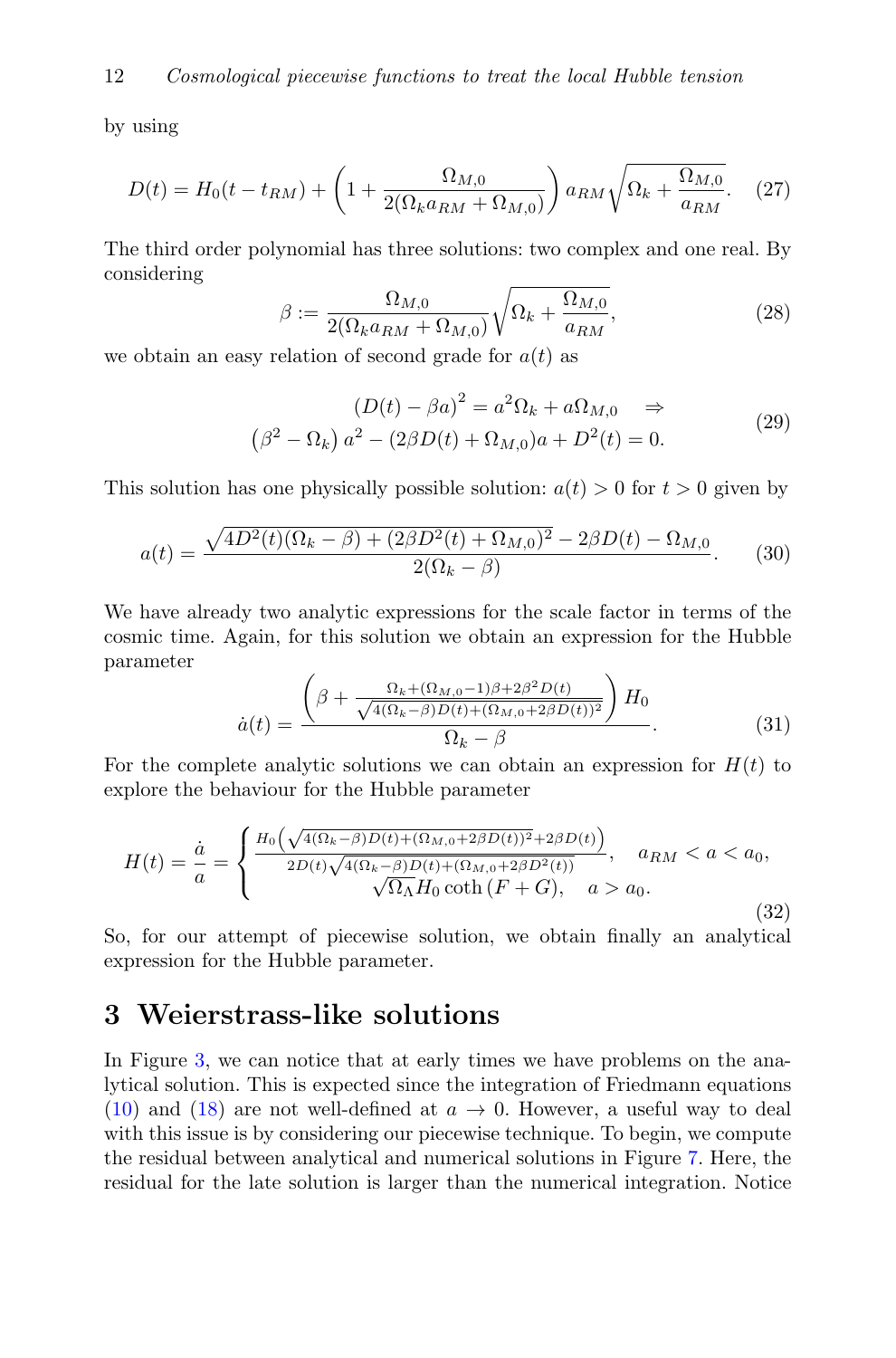that the matter solution exhibits a better behaviour, but the early time universe starts to present problems because the analytical solution does not work for the most part when combining matter, radiation and curvature.

Strictly speaking, Friedmann equations are continuous in the interval  $(0, \infty]$ and the set of points in which these are discontinuous fulfils Lebesgue's integrability. The problem is more in the sense of finding the analytic solution instead of using a non integrability method. Therefore, the function is integrable in the range  $(0, \infty)$ , in such a way that we can obtain a complete solution using the Weierstrass elliptic  $\wp$ -function [\[13\]](#page-20-5). Steiner's approach is more general at least, by first declaring that Friedmann equations looks like

$$
H_0 t = \int_0^{a(t)} \frac{da}{\sum_{j=0}^4 \Omega_j a_0^j a^{4-j} a}.
$$
 (33)

This means that the integral can be written in a easier way using  $t = F(a(t))$ , where  $F(z)$  is an elliptic integral. Finding  $a(t)$  in this case is equivalent to compute  $a(t) = F^{-1}(t)$ , which is an elliptic function with

$$
a(t) = \frac{A}{2} \frac{\wp(t) - E\wp'(t) + (ABE^2 + \Omega_k/12 - D/2)}{(\wp(t) + \Omega_k/12 - D/2)^2 - C},
$$
\n(34)

where  $\varphi(t) = \varphi(t; g_2, g_3)$  in the interval  $[0, \infty]$  for  $H_0 t$ . Also,  $g_2, g_3$  are invariants defined as

$$
g_2 := \frac{\Omega_k^2}{12} + 4C - 2AB + D(3D - \Omega_k),
$$
  
\n
$$
g_3 := \frac{\Omega_k}{216} - \frac{8\Omega_k C + A^2 \Omega_\Lambda}{12} - \frac{\Omega_k AB}{6} - A^2 B^2 E^2
$$
  
\n
$$
+ D\left(AB - \frac{\Omega_k^2}{12} + \frac{\Omega_k D}{2} - D^2 + 4C\right),
$$
\n(36)

whose constants can be written in terms of the cosmological parameters:

<span id="page-12-0"></span>
$$
A = \frac{1}{2} \Omega_{M,0} a_0^3, \tag{37}
$$

$$
B = \frac{1}{4} \Omega_{\phi} a_0,\tag{38}
$$

$$
C = \frac{1}{12}A^2E^2\Omega_\Lambda,\tag{39}
$$

$$
D = \frac{1}{6} \Omega_s a_0^2,\tag{40}
$$

$$
E = 2 \frac{\sqrt{\Omega_{R,0}}}{\Omega_{M,0}} a_0^{-1}.
$$
\n(41)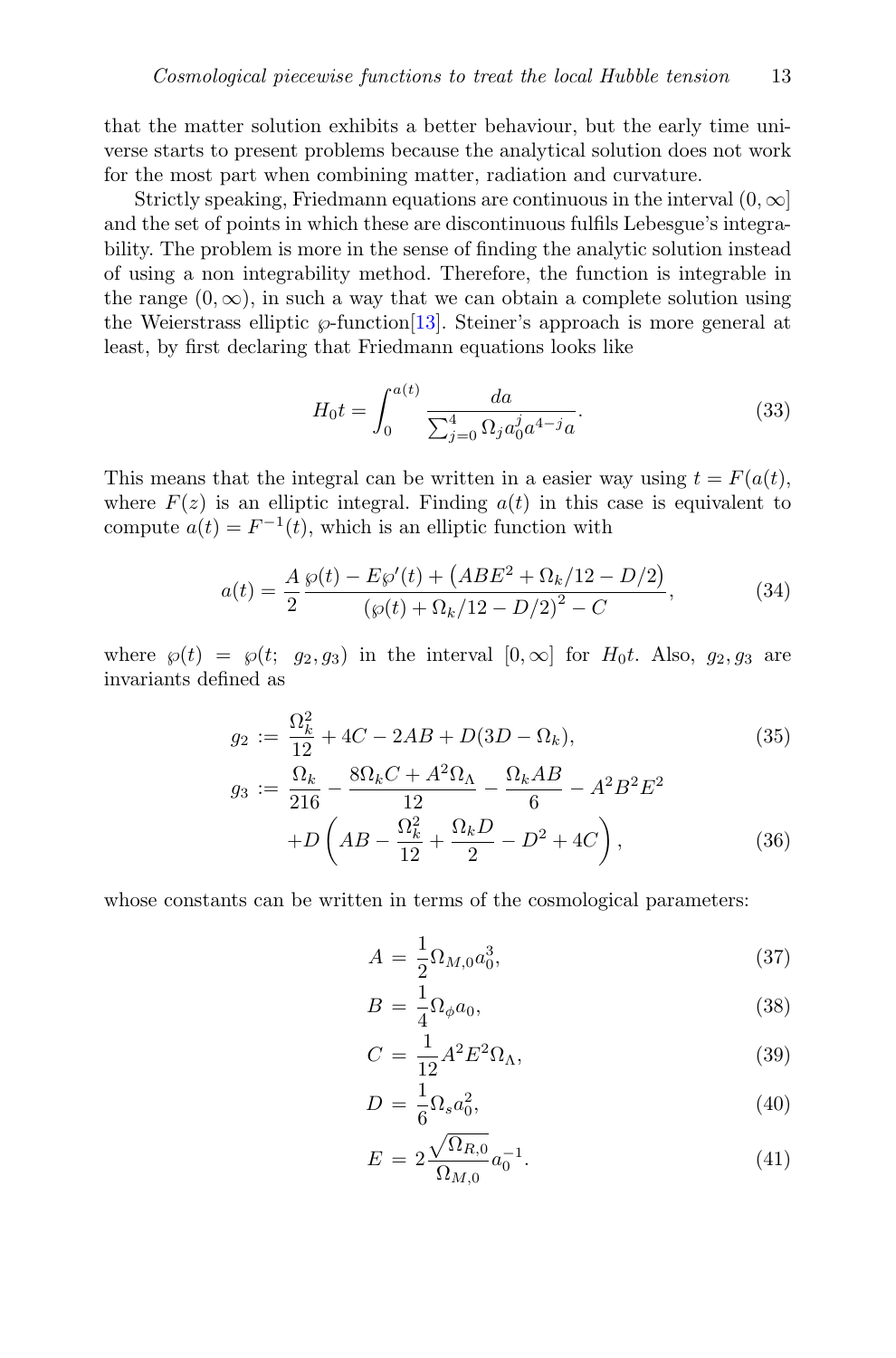If we neglect  $\Omega_s$  and  $\Omega_\phi$  we can express the complete analytic solution to Friedmann equations as:

$$
a(t) = \frac{A}{2} \frac{\wp(t) - E\wp'(t) + \left(\frac{\Omega_k}{12}\right)}{\left(\wp(t) + \frac{\Omega_k}{12}\right)^2 - C},\tag{42}
$$

where  $g_2$  and  $g_3$  are also modified and  $\wp(\eta) = \wp(\eta; g_2, g_3)$  is given by

$$
\wp(z; \omega_1, \omega_2) = \frac{1}{z^2} + \sum_{m,n \neq 0}^{\infty} \left[ \frac{1}{(z - 2m\omega_1 - 2n\omega_2)^2} - \frac{1}{(2m\omega_1 + 2n\omega_2)^2} \right]. \tag{43}
$$

For simplicity, it is easier to take the series expansion of  $\wp(\eta)$  by considering

$$
\wp(z) = \frac{1}{z^2} + \sum_{k=2}^{\infty} c_k z^{2k-2},\tag{44}
$$

where  $c_2 = \frac{\omega_2}{20}$  and  $c_3 = \frac{\omega_3}{28}$  and

$$
c_k = \frac{3}{(2k+1)(k-3)} \sum_{m=2}^{k-2} c_m c_{k-m}.
$$
 (45)

We can use as many  $c_k$  in order to achieve a desired precision. However, to study the cosmological properties of these solutions, we can start by calculating  $\dot{a}(t)$  and  $H(t)$ . By the properties of  $\varphi(z)$  we can write

$$
\wp(w) = \frac{1}{w^2} + \frac{g_2}{20}w^2 + \frac{g_3}{28}w^4 + \dots, \quad w \in \mathbb{C},
$$
\n(46)

with the first derivative as

$$
\wp'(w) = -\frac{2}{w^3} + \frac{g_2}{10}w + \frac{g_3}{7}w^3 + \dots, \quad w \in \mathbb{C},\tag{47}
$$

and

$$
\wp''(w) = \frac{6}{w^4} + \frac{g_2}{10} + \frac{3g_3}{7}w^2 + \dots, \quad w \in \mathbb{C}.\tag{48}
$$

We obtain the complete  $\dot{a}(t)$  solution given by

$$
\dot{a}(t) = \frac{A}{2} \frac{\wp'(t) - E\wp''(t)}{\left(\wp(t) + \frac{\Omega_k}{12}\right)^2 - C} - \frac{A(\wp(t) + \frac{\Omega_k}{12})\wp'(t)\left(\wp(t) - E\wp'(t) + \frac{\Omega_k}{12}\right)}{\left[\left(\wp(t) + \frac{\Omega_k}{12}\right)^2 - C\right]^2}, \tag{49}
$$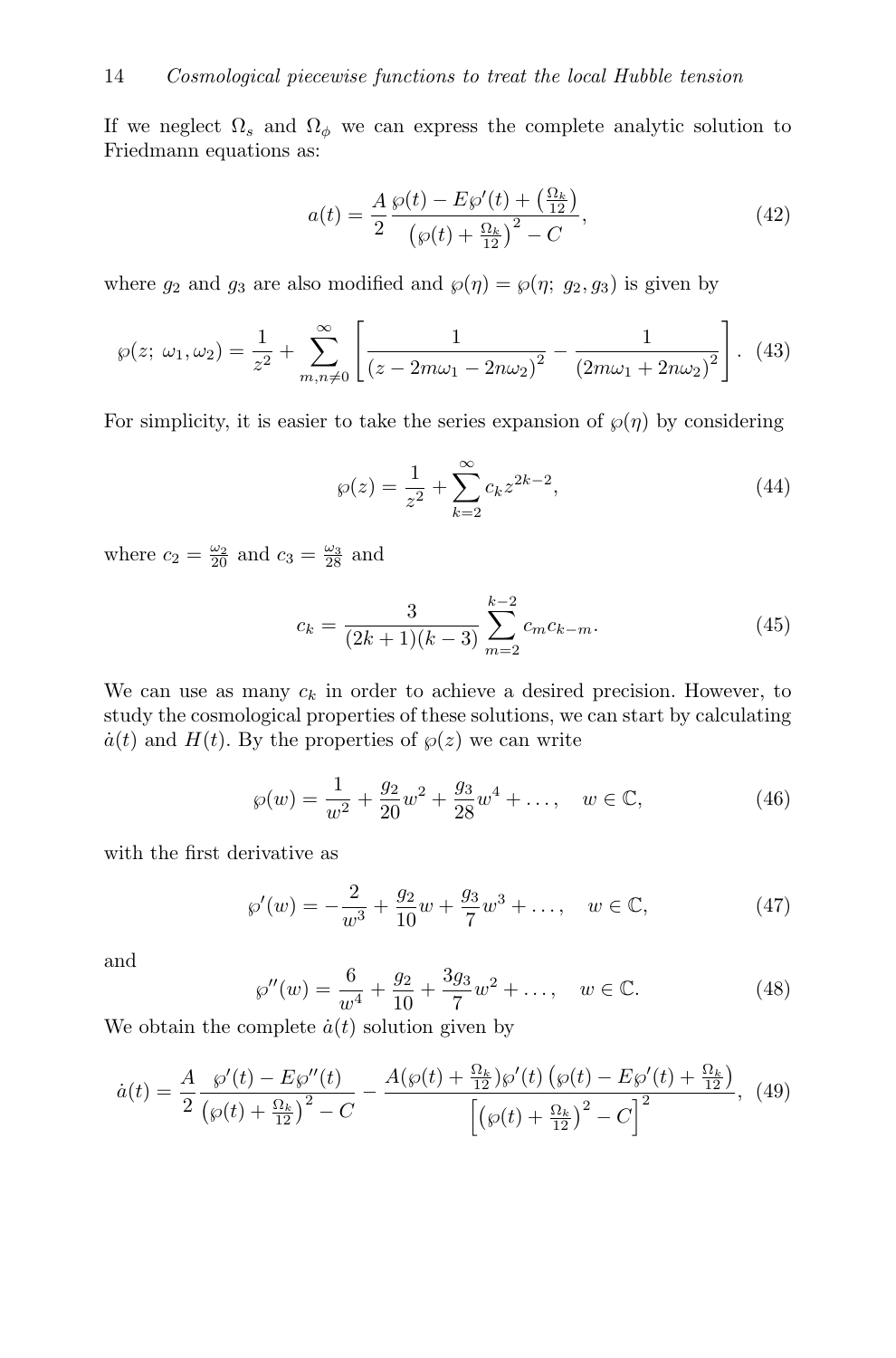and, therefore

$$
H(t) = \frac{2\left[\left(\wp(t) - \frac{\Omega_k}{12}\right)^2 - C\right] \left(-\frac{A(\wp(t) + \frac{\Omega_k}{12})\wp'(t)\left(\wp(t) - E\wp'(t) + \frac{\Omega_k}{12}\right)}{\left[\left(\wp(t) + \frac{\Omega_k}{12}\right)^2 - C\right]^2} + \frac{A}{2} \frac{\wp'(t) - E\wp''(t)}{\left(\wp(t) + \frac{\Omega_k}{12}\right)^2 - C}\right)}{A\left(\wp(t) - E\wp'(t) + \frac{\Omega_k}{12}\right)} (50)
$$

Finally, we have another indirect reconstruction of  $H(t)$  coming from a complete analytic solution for the scale factor.



<span id="page-14-1"></span>Fig. 7 Residual values between different parts of the piecewise solutions analysed. The orange and light blue color dots denote the early universe, dominated by radiation and matter, meanwhile the dark blue color dots denotes the late solution.

## <span id="page-14-0"></span>4 Analysis of the Hubble parameter reconstruction

In order to quantify the behaviour of the solutions, we can start by rewriting all our piecewise solutions in term of  $z$ . Using the relation obtained in  $[15]$  from Lorentz transformations we can derive  $H(t)$  relations into  $H(z)$ . Therefore,

<span id="page-14-2"></span>
$$
H_0 t = \frac{2}{1 + (1 + z)^2},\tag{51}
$$

where the variety of solutions for  $H(t)$  are: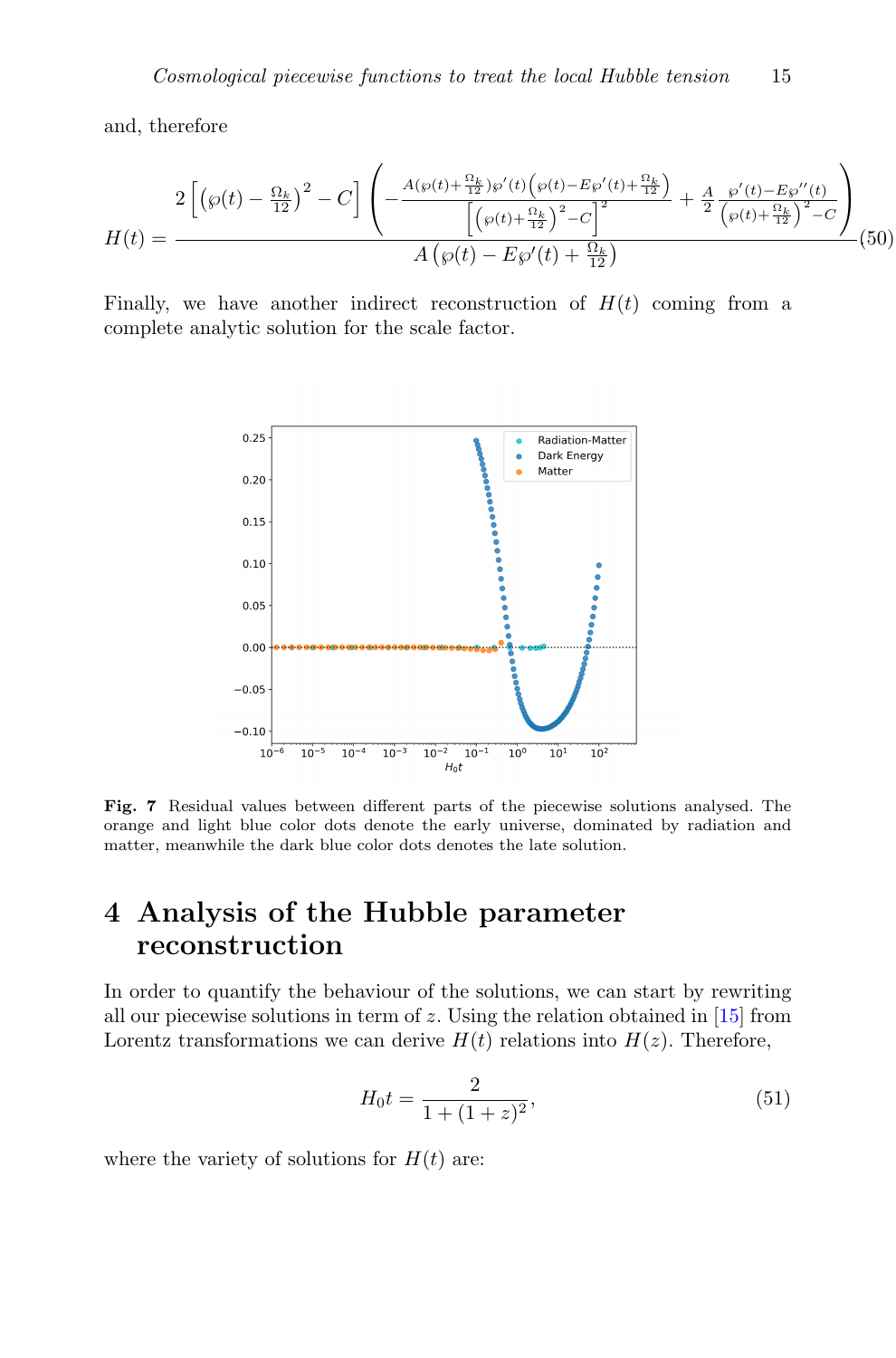• Direct expression for  $H(z)$  is given by:

<span id="page-15-0"></span>
$$
H_d(z) = H_0 \sqrt{\Omega_{M,0}(1+z)^3 + \Omega_{\Lambda}},\tag{52}
$$

for late times.

 $\bullet\,$  For the piecewise solution:

<span id="page-15-2"></span>
$$
H_{pw}(z) = \begin{cases} \frac{H_0(1 + (1+z)^2)}{4} & \tilde{z}_s \le z, \\ \frac{H_0(1 + (1+z)^2)}{3} & \tilde{z}_{M\Lambda} \le z, \le \tilde{z}_{MR} \\ \sqrt{\Omega_{\Lambda}} H_0 & z < \tilde{z}_{M\Lambda}. \end{cases}
$$
(53)

• For the mixed fluids as denoted in  $[11]$  we have:

<span id="page-15-1"></span>
$$
H_g(z) = \begin{cases} \frac{2\dot{X}(z)}{3\sqrt{1-X^2(z)}} \frac{\sin[\frac{1}{3}\arccos(X(z))]}{1-2\sin[\frac{1}{3}\arcsin(X(z))]} & z > z_*\\ \frac{2\dot{X}(t)}{3\sqrt{1-X^2(t)}} \frac{\cos[\frac{1}{3}\arcsin(X(t))]}{1+2\cos[\frac{1}{3}\arccos(X(t))]} & z_s < z \leq z_*\\ \Omega_{\Lambda}^{1/2} H_0 \frac{A(z;\,\Omega_{\Lambda},H_0)}{B(z;\,\Omega_{\Lambda},H_0)} & z < z_s; \end{cases} \tag{54}
$$

where we wrote  $X(t(z)) = X(z)$ . Explicitly, these are:

$$
X(z) = 1 - 3 \frac{\Omega_{M,0}^2}{\Omega_{R,0}^{3/2}} \left( \frac{2}{1 + (1 + z)^2} \right) + \frac{9}{8} \frac{\Omega_{M,0}^4}{\Omega_{R,0}^3} \left( \frac{2}{1 + (1 + z)^2} \right)^2, \tag{55}
$$

and

$$
\dot{X}(z) = -3 \frac{\Omega_{M,0}^2}{\Omega_{R,0}^{3/2}} H_0 + \frac{9}{8} \frac{\Omega_{M,0}^4}{\Omega_{R,0}^3} H_0 \left( \frac{2}{1 + (1 + z)^2} \right),\tag{56}
$$

using also:

$$
A(z; \Omega_{\Lambda}, H_0) = a_s^{3/2} \sinh\left[\frac{3\Omega_{\Lambda}^{-1/2}}{1 + (1 + z)^2} - \frac{3}{2}\Omega_{\Lambda}^{1/2}H_0t_s\right] + \left(a_s^3 + \frac{\Omega_{M,0}}{\Omega_{\Lambda}}\right)^{1/2} \cosh\left[\frac{3\Omega_{\Lambda}^{-1/2}}{1 + (1 + z)^2} - \frac{3}{2}\Omega_{\Lambda}^{1/2}H_0t_s\right],
$$
\n(57)

and

$$
B(z; \Omega_{\Lambda}, H_0) = a_s^{3/2} \cosh\left[\frac{3\Omega_{\Lambda}^{-1/2}}{1 + (1 + z)^2} - \frac{3}{2}\Omega_{\Lambda}^{1/2}H_0t_s\right] + \left(a_s^3 + \frac{\Omega_{M,0}}{\Omega_{\Lambda}}\right)^{1/2} \sinh\left[\frac{3\Omega_{\Lambda}^{-1/2}}{1 + (1 + z)^2} - \frac{3}{2}\Omega_{\Lambda}^{1/2}H_0t_s\right].
$$
 (58)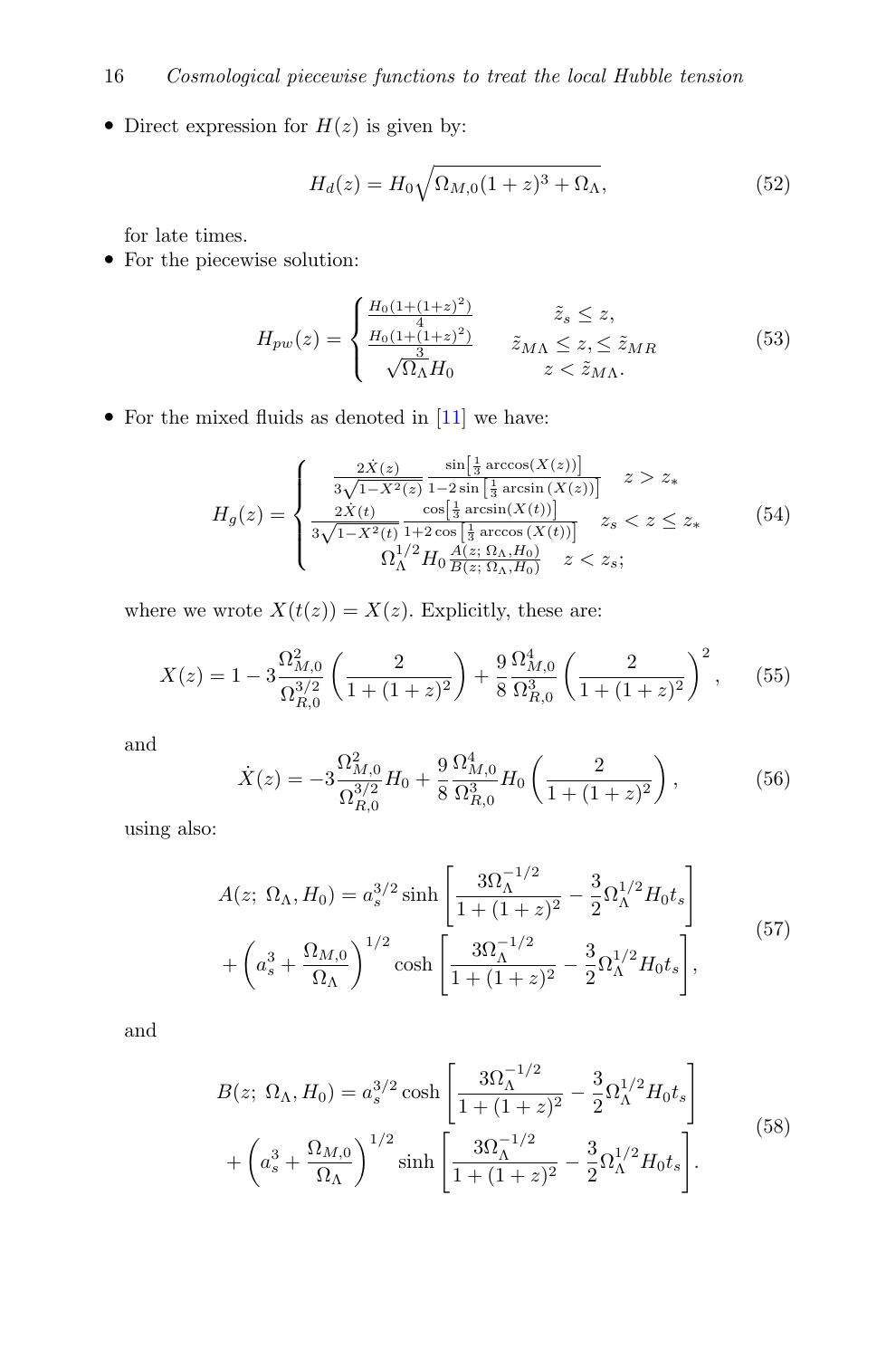• For our solutions:

<span id="page-16-1"></span>
$$
H(z) = \frac{\dot{a}}{a} = \begin{cases} \frac{H_0\left(\sqrt{4(\Omega_k - \beta)D(z) + (\Omega_{M,0} + 2\beta D(z))^2} + 2\beta D(z)}\right)}{2D(z)\sqrt{4(\Omega_k - \beta)D(z) + (\Omega_{M,0} + 2\beta D^2(z))}} & a_{RM} < a < a_0, \\ \sqrt{\Omega_{\Lambda}} H_0 \coth(F + G), & a > a_0, \end{cases}
$$
(59)

where in this case  $\beta$ ,  $D(t)$ , F, G are defined in the previous sections. For the transformation  $D(t(z)) \to D(z)$ , the time-dependant functions can be expressed as

$$
D(z) = \left(\frac{2}{1 + (1 + z)^2} - H_0 t_{RM}\right) + \left(1 + \frac{\Omega_{M,0}}{2(\Omega_k a_{RM} + \Omega_{M,0})}\right) a_{RM} \sqrt{\Omega_k + \frac{\Omega_{M,0}}{a_{RM}}},
$$
(60)

and for F:

$$
F(z) = \sqrt{\Omega_{\Lambda}} \frac{2}{1 + (1 + z)} - H_0 t_0.
$$
 (61)

• The complete analytical solution via Weierstrass function can be derived by rewriting  $\wp(t) \to \wp(z)$  and using the expression [\(51\)](#page-14-2) to obtain:

$$
\wp(z) = \frac{H_0^2 (1 + (1+z)^2)^2}{4} + \frac{g_2}{5H_0^2 (1 + (1+z)^2)^2} + \frac{3g_3}{4H_0^4 (1 + (1+z)^2)^4} + \dots
$$
\n(62)

where

$$
\wp'(z) = H_0^3 (1 + (1+z)^2)^3 + \frac{g_2}{5H_0(1 + (1+z)^2)} + \frac{8g_3}{7H_0^3(1 + (1+z)^2)^3} + \dots
$$
\n(63)

and

$$
\wp''(z) = \frac{3H_0^4(1+(1+z)^2)^4}{8} + \frac{g_2}{10} + \frac{12g_3}{7H_0^2(1+(1+z)^2)^2} + \dots
$$
 (64)

In a late time scenario, meaning  $z \to 0$  and in this regime  $\Omega_k \to 0$  and  $\Omega_{R,0} \to 0$ , the direct is the reduction of the  $H(z)$  function to the simple case. When  $\Omega_{\text{tot}} = \Omega_{M,0} + \Omega_{\Lambda}$ , then  $D = E = B = C = 0$ . The only term different from zero is  $A = \frac{\Omega_{M,0}}{2}$ , then  $g_2 = 0$  and  $g_3 = -\frac{A^2 \Omega_{\Lambda}}{12}$ . Therefore,

$$
H(z) = \frac{\wp'(z)}{\wp(z)},\tag{65}
$$

and using the previous relations for  $\varphi(z)$ ,  $\varphi'(z)$  and  $\varphi''(z)$  we can obtain

<span id="page-16-0"></span>
$$
H_{\wp}(z) = \frac{H_0 \Omega_{\Lambda}}{2} (1 + (1+z)^2) + \frac{(1 - \Omega_{\Lambda})^2 \Omega_{\Lambda}}{56} \frac{1}{H_0^2 (1 + (1+z)^2)^2}.
$$
 (66)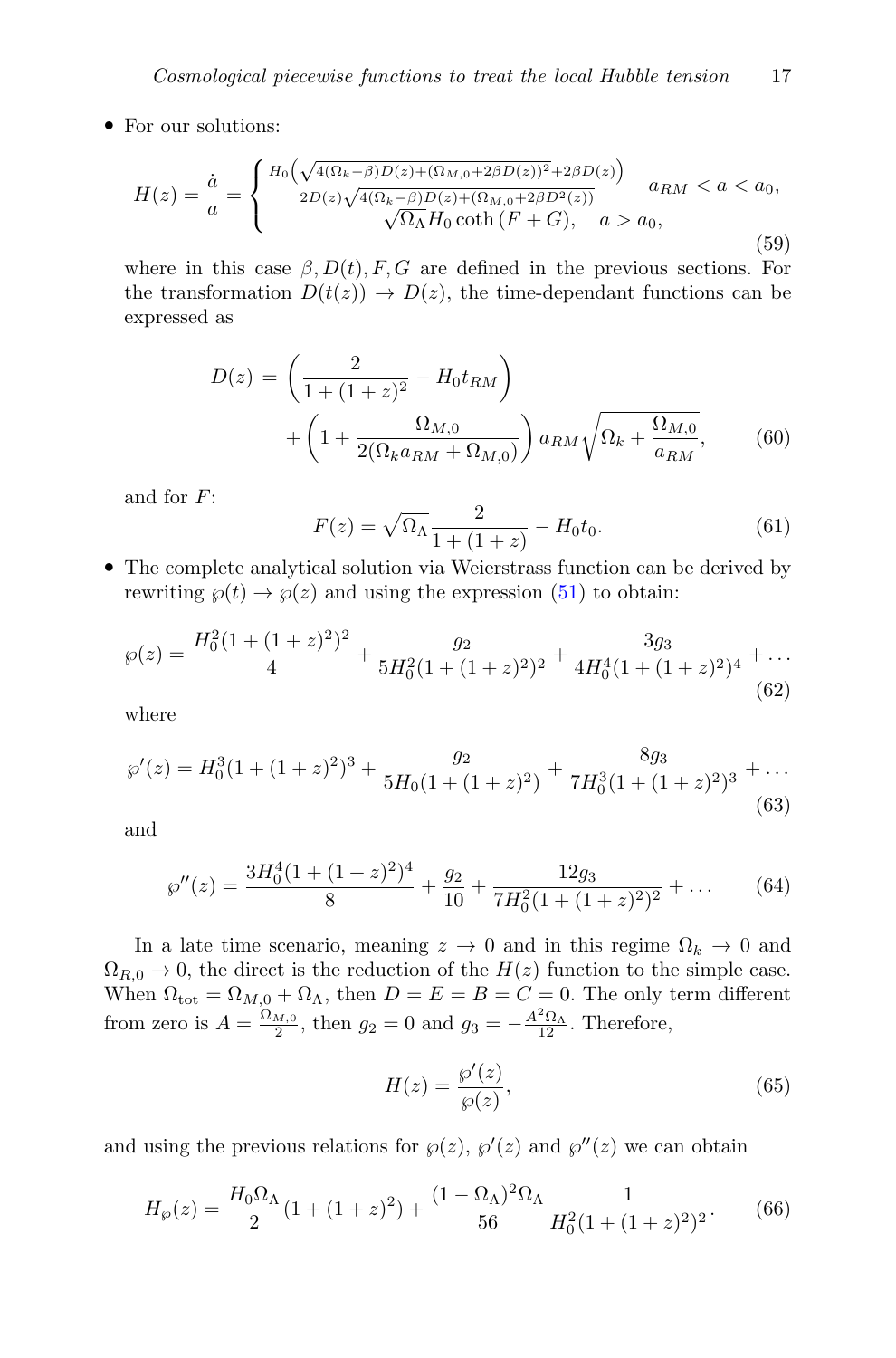We can study these solutions by comparing them with Cosmic Chronometers data obtained from [\[16\]](#page-20-8), and considering  $\Omega_{\Lambda} = 0.7$  and  $H_0 = 68$ , both values at  $2\sigma$  according to Planck data [\[1\]](#page-19-0). Additionally, we consider  $\Omega_k = 0.001$  for our solution.



<span id="page-17-1"></span>Fig. 8 Evolution of the Hubble reconstructions with Planck priors. The light blue line denotes the solution obtained in this work with mixed fluids. The orange line denotes the direct expression. Galanti-like reconstructions are represented by the green line and the piecewise solution by the dark blue curve. Finally, the Weierstrass solution is denoted by the red line. The black dots represents the cosmic chronometers data from [\[16\]](#page-20-8).



<span id="page-17-0"></span>Fig. 9 Contour plots for the piecewise solutions analysed. The orange C.L denotes the direct  $H(z)$  solution [\(52\)](#page-15-0), the green C.L denotes the Galanti-Roncadelli solution [\(54\)](#page-15-1), the red C.L denotes the  $\wp$ -Weierstrass solution [\(66\)](#page-16-0) and the blue C.L. denotes our solution [\(59\)](#page-16-1). The brown and blue colors horizontal bands represent the Riess et al. [\[4\]](#page-19-3) and Planck collaboration  $[1]$  confidence regions of such  $H_0$  priors.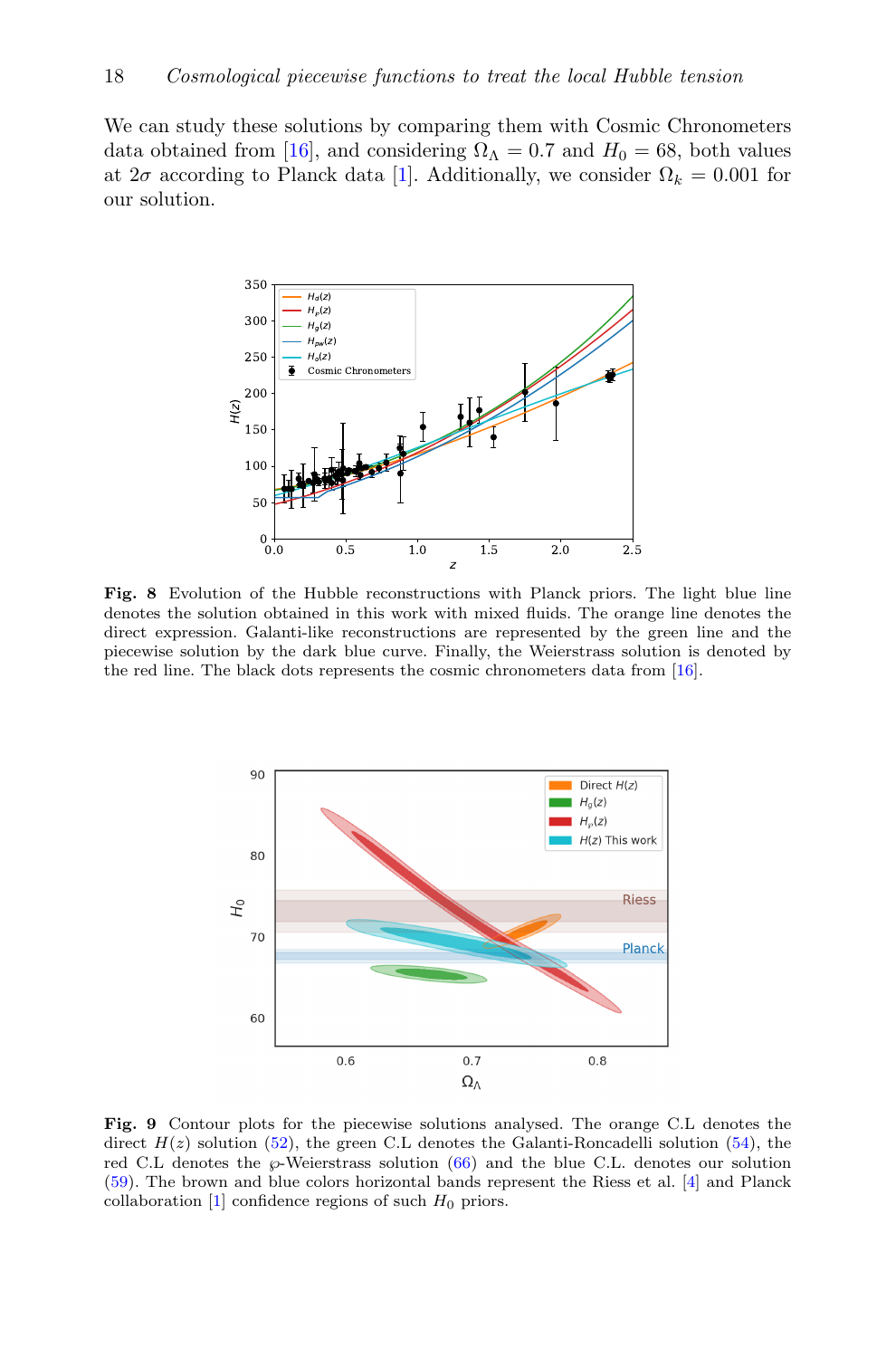Constraining these  $H(z)$  expressions with the data indicated, we can obtain the best fit values for  $\Omega_{\Lambda}$  and  $H_0$ . For that purpose we use a modified version of Emcee library and consider flat priors. The results are reported in Table [1](#page-18-0) and Figure [9.](#page-17-0)

| Reconstruction                       | $\Omega_{\Lambda} \pm 2\sigma$                   | $H_0 \pm 2\sigma$                                  |        |
|--------------------------------------|--------------------------------------------------|----------------------------------------------------|--------|
| Direct (52) $H_d(z)$                 | $0.74^{+0.02}_{-0.03}$                           | $70.7^{+1.7}_{-1.7}$                               | 27.46  |
| Piecewise (53) $H_{pw}(z)$           |                                                  | $75.5^{+1.1}_{-1.1}$                               | 556.79 |
| Galanti-Roncadelli (54) $Ha(z)$      |                                                  | $65.41_{-0.87}^{+0.88}$<br>$69.30_{-2.41}^{+2.30}$ | 309.21 |
| This work $(59)$ $Ho(z)$             | $0.69^{+0.04}_{-0.04}$<br>$0.69^{+0.07}_{-0.08}$ |                                                    | 30.51  |
| $\wp$ -Weierstrass (66) $H_{\wp}(z)$ | $0.70^{+0.1}_{-0.1}$                             | $73.01_{-10}^{+10}$                                | 556.98 |

<span id="page-18-0"></span>**Table 1**. Mean values for the constrained parameters. All confidence intervals are at  $2\sigma$ .

Notice that in comparison to approach following in [\[12\]](#page-20-4), our solutions are consistent by shells, e.g. from Eq.[\(66\)](#page-16-0), we can classify our function  $\wp(z)$  by radiation domination, matter domination and dark energy domination solutions in terms of the Hubble flow  $H(z)$ . At late times, it is possible to recover the simple case, where  $\Omega_{\text{tot}} = \Omega_{M,0} + \Omega_{\Lambda}$ , and the constants [\(37-41\)](#page-12-0) evolve according to the late time dynamics.

### 5 Conclusions

The analytical solution obtained from Friedmann equations is useful and well behaved at late times. However, at early times the description of these set of equations are restricted by analysing in a piecewise manner each matterradiation domination epoch. It is worth noticing that the method described here can be, on one hand, applied any epoch that cosmological dynamical system can be reproduce along the Weierstrass functions and an effective cosmological constant plus a curvature term can be defined. As for example, it could be possible to apply this approach to cosmological models that can include scalar fields that mimic the dark sector. On this path, we have to made assumptions and remove  $\Omega_i$ -components from the constraint equation to obtain a convergence numerical integration. From Figure [7](#page-14-1) it is clear that analytical solutions work fine for late cosmic epochs, where matter and dark energy are dominant. Current issues at early stage where radiation dominates results in a divergency that does not resemble the numerical integration per se. Therefore, in this work we analyse the solution proposed in  $[13]$ , which works efficiently, but the mathematical complexity might be an obstacle for a deeper analysis using current cosmological data. In this line of thought, we derived three analytical solutions: a piecewise-like  $(53)$ , a  $\wp$ -Weierstrass  $(66)$ , and our solution [\(59\)](#page-16-1). In Figure [8](#page-17-1) we notice that these solution are well behaved at lower redshift for the cosmic chronometer data. Their constrained analysis imply that with a precise piecewise methods it is possible to relax  $H_0$  tension (see Figure [9\)](#page-17-0), where a Weierstrass approach shows a  $1-\sigma$  agreement with a late time  $H_0$ prior from Riess et al, while the direct numerical solution is at  $2-\sigma$  of C.L.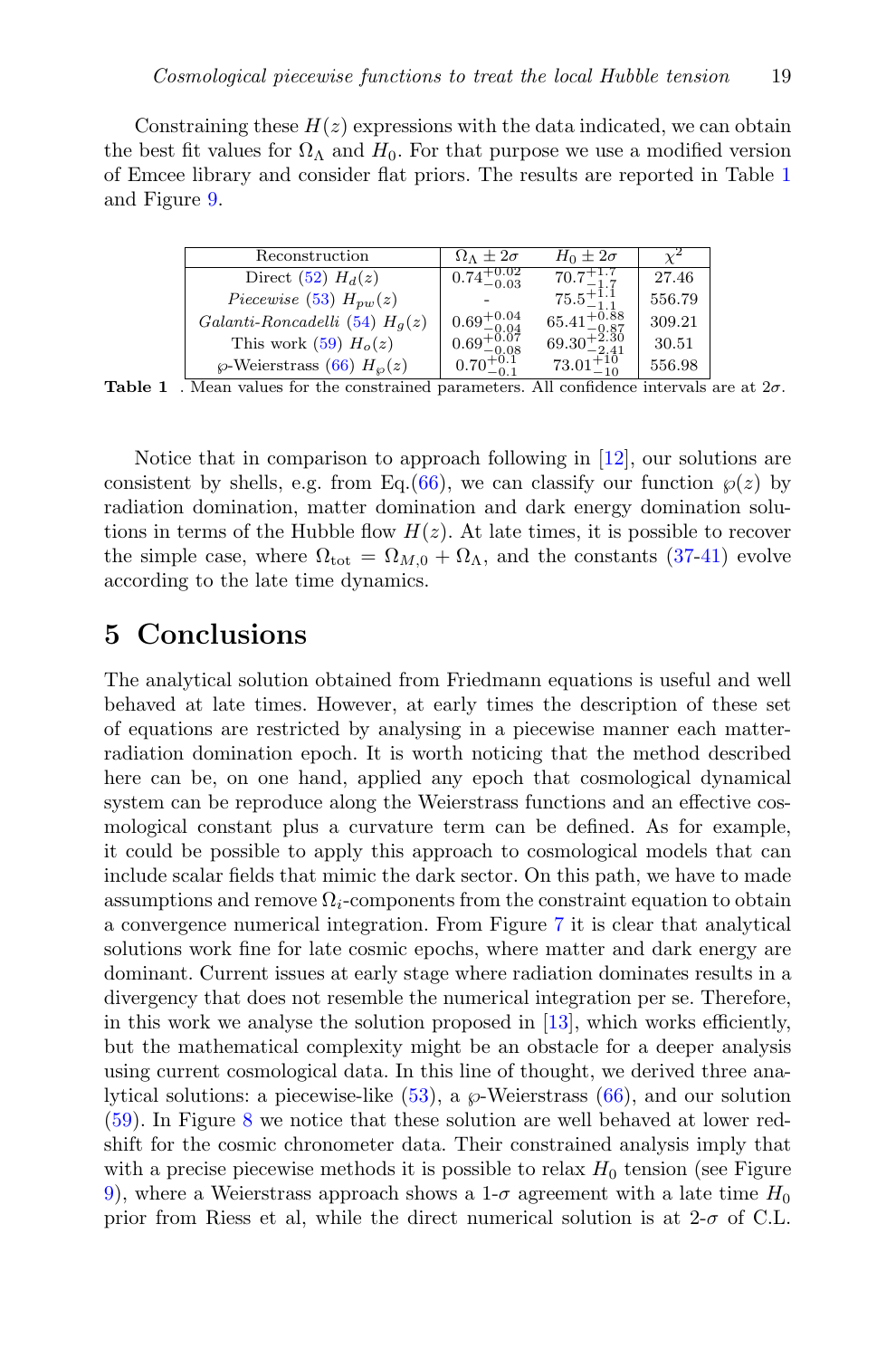Our main goal through this Weierstrass approach was to alleviate the Hubble tension, which in these equivalence cosmic epoch a cosmological solution remains with a numerical character, which brings overestimation in the values of its cosmological parameters when constrain them with observations, e.g. when obtaining a best fit value for  $H_0$  using local data on a numerical solution that contains radiation and curvature effects, when at this redshift range for this kind of observable these terms are negligible. The possibility to recast through a Weierstrass approach the dynamics of a sector and then apply a reasonable data sample in the redshift range where an exact Weierstrass solution exist, can alleviate this overestimation issue on the parameters, including  $H<sub>0</sub>$ . Of course, we will require better data at higher redshift in order to extend our piecewise approach and tested them, e.g. in cosmological scenarios that could come from alternative theories of gravity. A further analysis of these approaches employing data at higher redshift will be reported elsewhere.

Acknowledgments CE-R acknowledges the Royal Astronomical Society as FRAS 10147. CE-R and RS-O are supported by PAPIIT UNAM Project TA100122. This work is part of the Cosmostatistics National Group [\(Cos](https://www.nucleares.unam.mx/CosmoNag/index.html)[moNag\)](https://www.nucleares.unam.mx/CosmoNag/index.html) project.

Data Availability All data generated or analysed during this study are included in these published articles: [\[1\]](#page-19-0) and [\[16\]](#page-20-8).

### References

- <span id="page-19-0"></span>[1] N. Aghanim et al. Planck 2018 results. VI. Cosmological parameters. Astron. Astrophys., 641:A6, 2020. [Erratum: Astron.Astrophys. 652, C4 (2021)].
- <span id="page-19-1"></span>[2] Adam G. Riess et al. Observational evidence from supernovae for an accelerating universe and a cosmological constant. Astron. J., 116:1009– 1038, 1998.
- <span id="page-19-2"></span>[3] Eleonora Di Valentino, Olga Mena, Supriya Pan, Luca Visinelli, Weiqiang Yang, Alessandro Melchiorri, David F. Mota, Adam G. Riess, and Joseph Silk. In the realm of the Hubble tension—a review of solutions. Class. Quant. Grav., 38(15):153001, 2021.
- <span id="page-19-3"></span>[4] Eleonora Di Valentino, Luis A. Anchordoqui, Ozgur Akarsu, Yacine Ali-Haimoud, Luca Amendola, Nikki Arendse, Marika Asgari, Mario Ballardini, Spyros Basilakos, Elia Battistelli, and et al. Cosmology intertwined iii:  $f\sigma8$  and s8. Astroparticle Physics, 131:102604, Sep 2021.
- <span id="page-19-4"></span>[5] D. M. Scolnic, D. O. Jones, A. Rest, Y. C. Pan, R. Chornock, R. J. Foley, M. E. Huber, R. Kessler, G. Narayan, A. G. Riess, and et al. The complete light-curve sample of spectroscopically confirmed sne ia from pan-starrs1